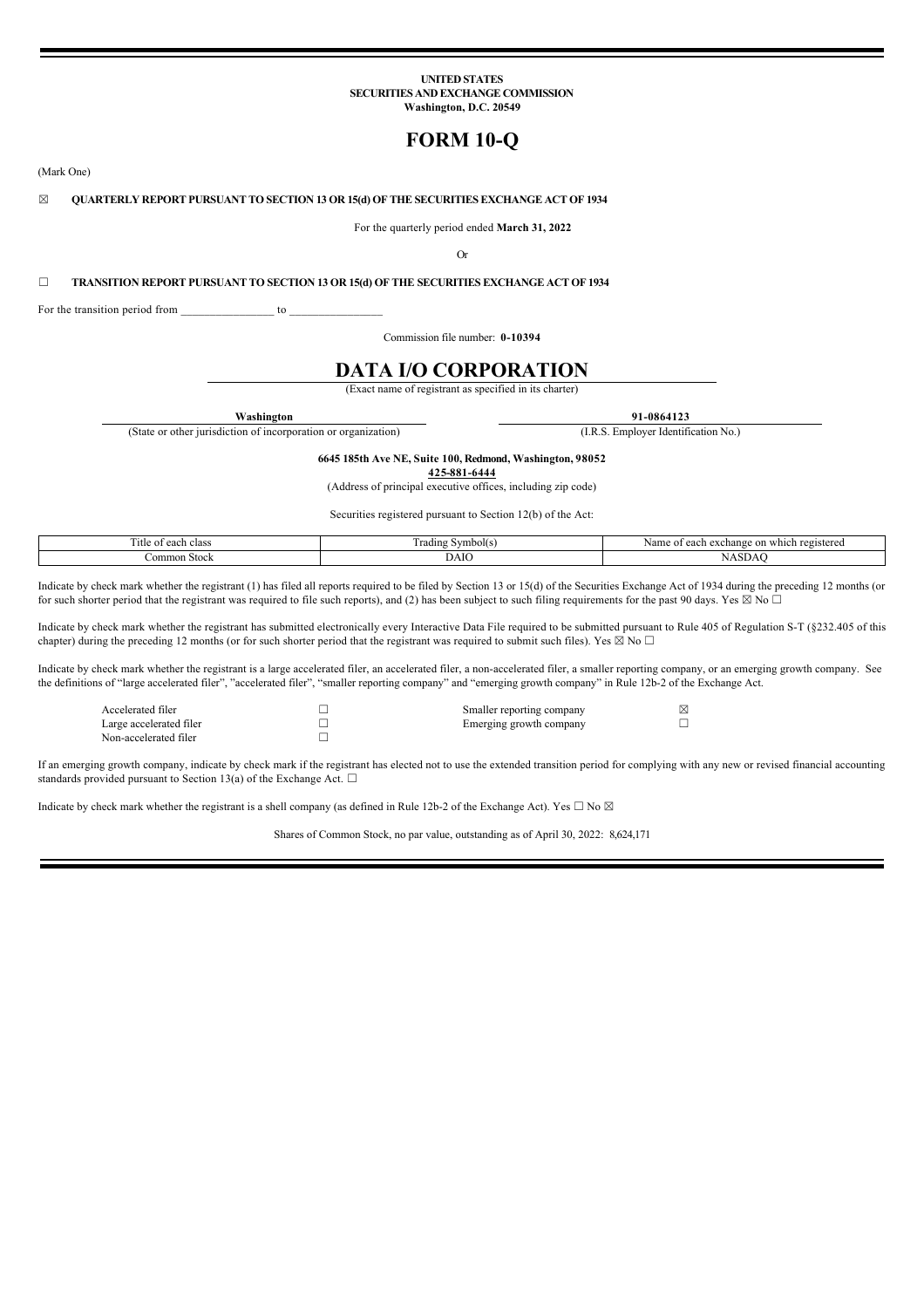# <span id="page-1-0"></span>**DATA I/O CORPORATION**

# **FORM 10Q For the Quarter Ended March 31, 2022**

| <b>INDEX</b>      |         |                                                                                       |              |
|-------------------|---------|---------------------------------------------------------------------------------------|--------------|
| Part I.           |         | <b>Financial Information</b>                                                          | Page         |
|                   |         |                                                                                       |              |
|                   | Item 1. | <b>Financial Statements (Unaudited)</b>                                               | $\mathbf{3}$ |
|                   | Item 2. | Management's Discussion and Analysis of Financial Condition and Results of Operations | 15           |
|                   |         |                                                                                       |              |
|                   | Item 3. | Quantitative and Qualitative Disclosures About Market Risk                            | 22           |
|                   | Item 4. | <b>Controls and Procedures</b>                                                        | 22           |
|                   |         |                                                                                       |              |
| Part II           |         | <b>Other Information</b>                                                              |              |
|                   | Item 1. | <b>Legal Proceedings</b>                                                              | 23           |
|                   |         |                                                                                       |              |
|                   |         | Item 1A. Risk Factors                                                                 | 23           |
|                   | Item 2. | Unregistered Sales of Equity Securities and Use of Proceeds                           | 23           |
|                   |         |                                                                                       |              |
|                   | Item 3. | Defaults Upon Senior Securities                                                       | 23           |
|                   | Item 4. | <b>Mine Safety Disclosures</b>                                                        | 23           |
|                   |         |                                                                                       |              |
|                   | Item 5. | <b>Other Information</b>                                                              | 23           |
|                   |         |                                                                                       |              |
|                   | Item 6. | Exhibits                                                                              | 24           |
| <b>Signatures</b> |         |                                                                                       | 25           |
|                   |         |                                                                                       |              |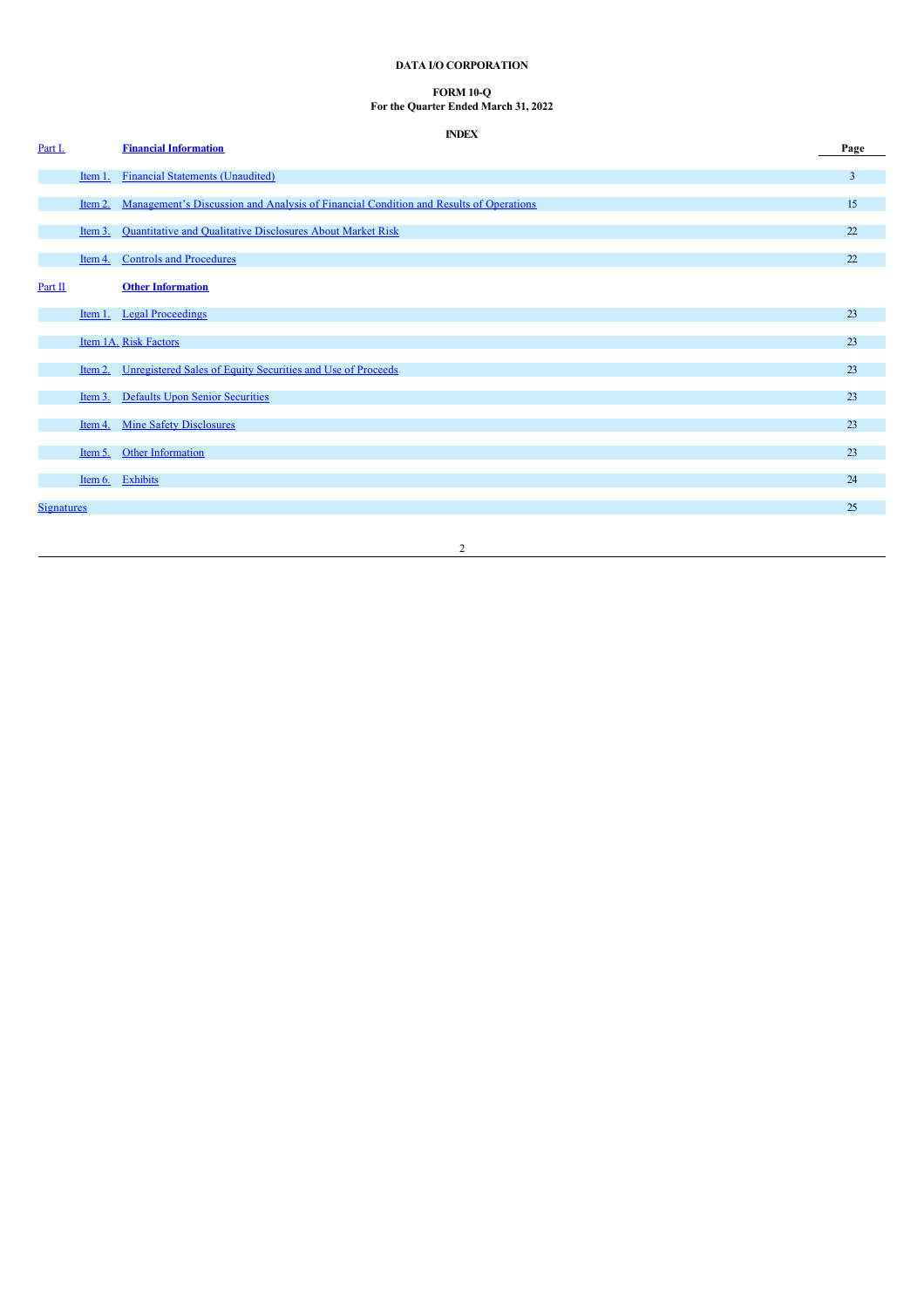# <span id="page-2-0"></span>**PART I FINANCIAL INFORMATION**

# <span id="page-2-1"></span>**Item 1. Financial Statements**

# **DATA I/O CORPORATION**

### **CONSOLIDATED BALANCE SHEETS (in thousands, except share data) (UNAUDITED)**

|                                                                            | March 31,<br>2022      | December 31,<br>2021   |
|----------------------------------------------------------------------------|------------------------|------------------------|
| <b>ASSETS</b>                                                              |                        |                        |
| <b>CURRENT ASSETS:</b>                                                     |                        |                        |
| Cash and cash equivalents                                                  | $\mathbb{S}$<br>12,296 | \$<br>14,190           |
| Trade accounts receivable, net of allowance for                            |                        |                        |
| doubtful accounts of \$73 and \$89, respectively                           | 3,055                  | 3,995                  |
| Inventories                                                                | 6,625                  | 6,351                  |
| Other current assets                                                       | 817                    | 737                    |
| TOTAL CURRENT ASSETS                                                       | 22,793                 | 25,273                 |
| Property, plant and equipment - net                                        | 953                    | 946                    |
| Other assets                                                               | 2,742                  | 2,838                  |
| <b>TOTAL ASSETS</b>                                                        | \$<br>26,488           | 29,057<br>\$           |
| <b>LIABILITIES AND STOCKHOLDERS' EQUITY</b><br><b>CURRENT LIABILITIES:</b> |                        |                        |
| Accounts payable                                                           | $\mathbf S$<br>1.463   | $\mathsf{\$}$<br>1,373 |
| Accrued compensation                                                       | 1,526                  | 2,496                  |
| Deferred revenue                                                           | 1,466                  | 1,507                  |
| Other accrued liabilities                                                  | 1,439                  | 1,413                  |
| Income taxes payable                                                       |                        | 3                      |
| <b>TOTAL CURRENT LIABILITIES</b>                                           | 5,897                  | 6,789                  |
| Operating lease liabilities                                                | 2,138                  | 2,277                  |
| Long-term other payables                                                   | 193                    | 138                    |
| <b>COMMITMENTS</b>                                                         |                        |                        |
| <b>STOCKHOLDERS' EQUITY</b>                                                |                        |                        |
| Preferred stock -                                                          |                        |                        |
| Authorized, 5,000,000 shares, including                                    |                        |                        |
| 200,000 shares of Series A Junior Participating                            |                        |                        |
| Issued and outstanding, none                                               |                        |                        |
| Common stock, at stated value -                                            |                        |                        |
| Authorized, 30,000,000 shares                                              |                        |                        |
| Issued and outstanding, 8,622,369 shares as of March 31,                   |                        |                        |
| 2022 and 8,621,007 shares as of December 31, 2021                          | 21.183                 | 20,886                 |
| Accumulated earnings (deficit)                                             | (3,831)                | (2,011)                |
| Accumulated other comprehensive income                                     | 908                    | 978                    |
| TOTAL STOCKHOLDERS' EQUITY                                                 | 18,260                 | 19,853                 |
| TOTAL LIABILITIES AND STOCKHOLDERS' EQUITY                                 | $\mathbb{S}$<br>26,488 | \$<br>29,057           |

*See notes to consolidated financial statements*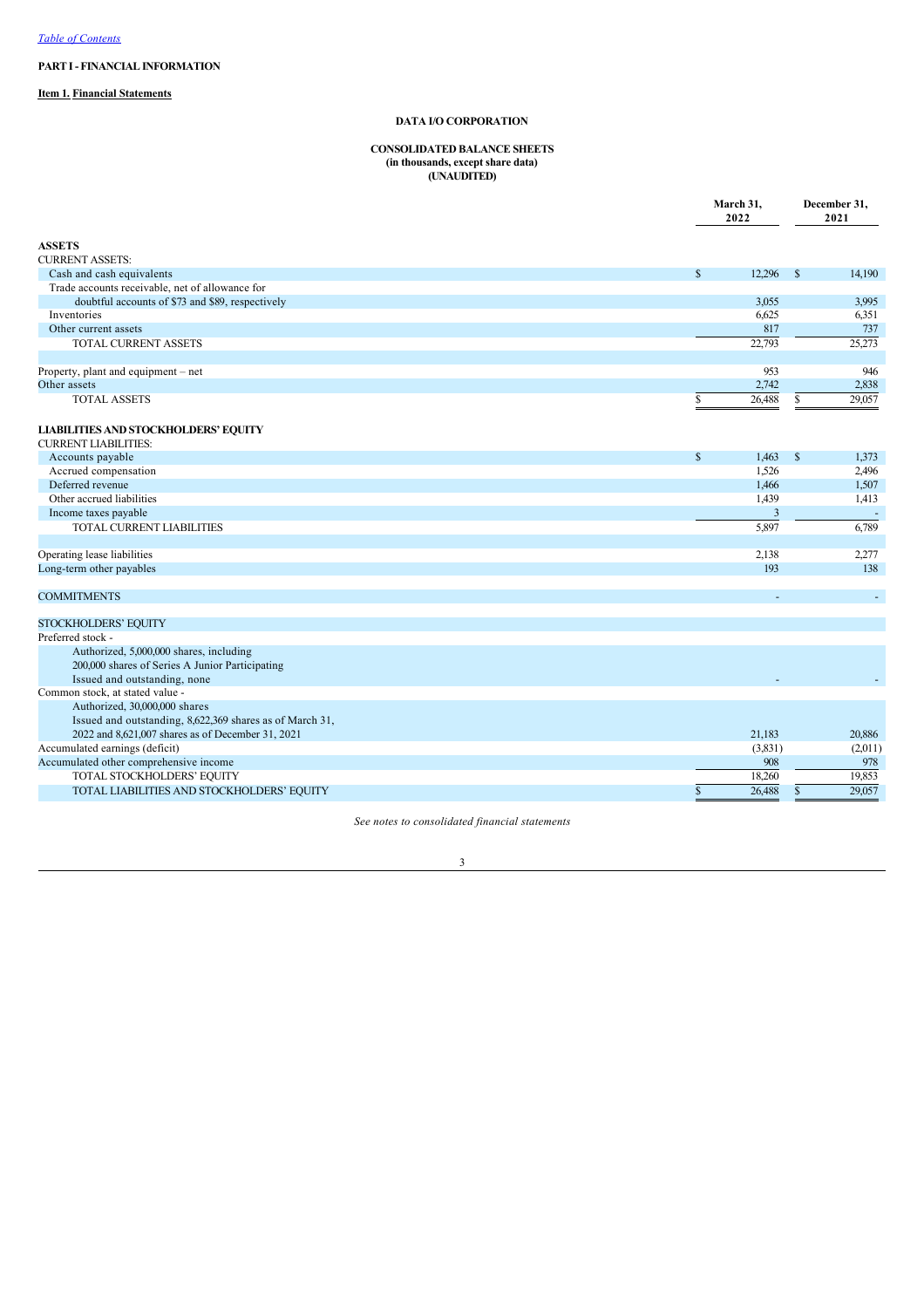#### **DATA I/O CORPORATION CONSOLIDATED STATEMENTS OF OPERATIONS (in thousands, except per share amounts) (UNAUDITED)**

|                                          | <b>Three Months Ended</b><br>March 31, |                       |  |
|------------------------------------------|----------------------------------------|-----------------------|--|
|                                          | 2022                                   | 2021                  |  |
| Net sales                                | $\mathbb{S}$<br>4,965                  | $\mathbb{S}$<br>6,015 |  |
| Cost of goods sold                       | 2,662                                  | 2,677                 |  |
| Gross margin                             | 2,303                                  | 3,338                 |  |
| Operating expenses:                      |                                        |                       |  |
| Research and development                 | 1,616                                  | 1,606                 |  |
| Selling, general and administrative      | 2,048                                  | 2,062                 |  |
| Total operating expenses                 | 3,664                                  | 3,668                 |  |
| Operating income (loss)                  | (1,361)                                | (330)                 |  |
| Non-operating income:                    |                                        |                       |  |
| Interest income                          |                                        | 3                     |  |
| Gain on sale of assets                   | 58                                     |                       |  |
| Foreign currency transaction gain (loss) | (60)                                   | 26                    |  |
| Total non-operating income (loss)        | (1)                                    | $\overline{29}$       |  |
| Income (loss) before income taxes        | (1, 362)                               | (301)                 |  |
| Income tax (expense) benefit             | (458)                                  | (32)                  |  |
| Net income (loss)                        | (\$1,820)                              | $(\$333)$             |  |
|                                          |                                        |                       |  |
| Basic earnings (loss) per share          | (\$0.21)                               | $(\$0.04)$            |  |
| Diluted earnings (loss) per share        | (\$0.21)                               | $(\$0.04)$            |  |
| Weighted-average basic shares            | 8,622                                  | 8,420                 |  |
| Weighted-average diluted shares          | 8,622                                  | 8,420                 |  |

*See notes to consolidated financial statements*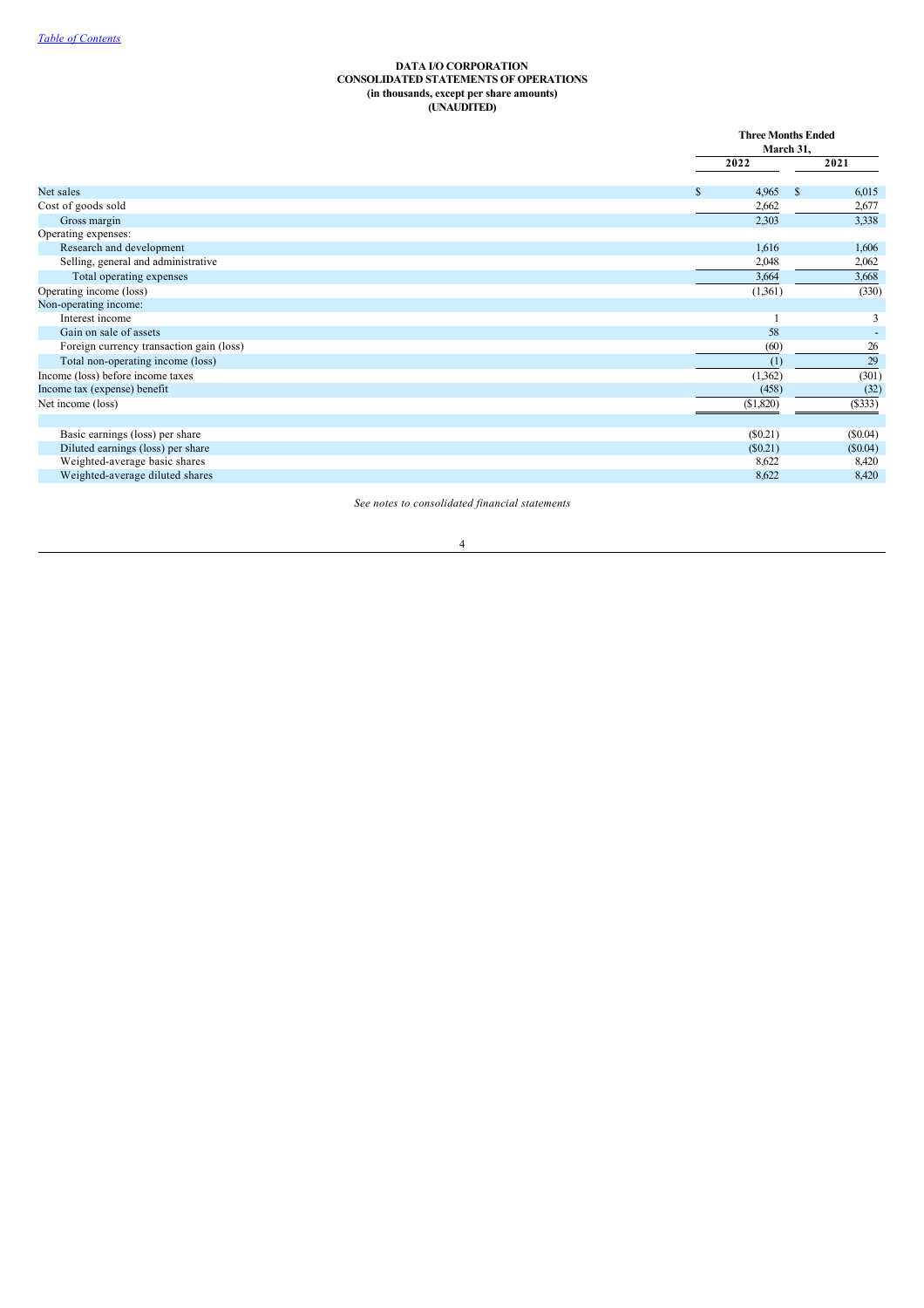### **DATA I/O CORPORATION CONSOLIDATED STATEMENTS OF COMPREHENSIVE INCOME (LOSS) (in thousands) (UNAUDITED)**

|                                          | <b>Three Months Ended</b><br>March 31, |           |
|------------------------------------------|----------------------------------------|-----------|
|                                          | 2022                                   | 2021      |
| Net income (loss)                        | (\$1,820)                              | $(\$333)$ |
| Other comprehensive income (loss):       |                                        |           |
| Foreign currency translation gain (loss) | (70)                                   | (180)     |
| Comprehensive income (loss)              | (\$1,890)                              | (S513)    |

*See notes to consolidated financial statements*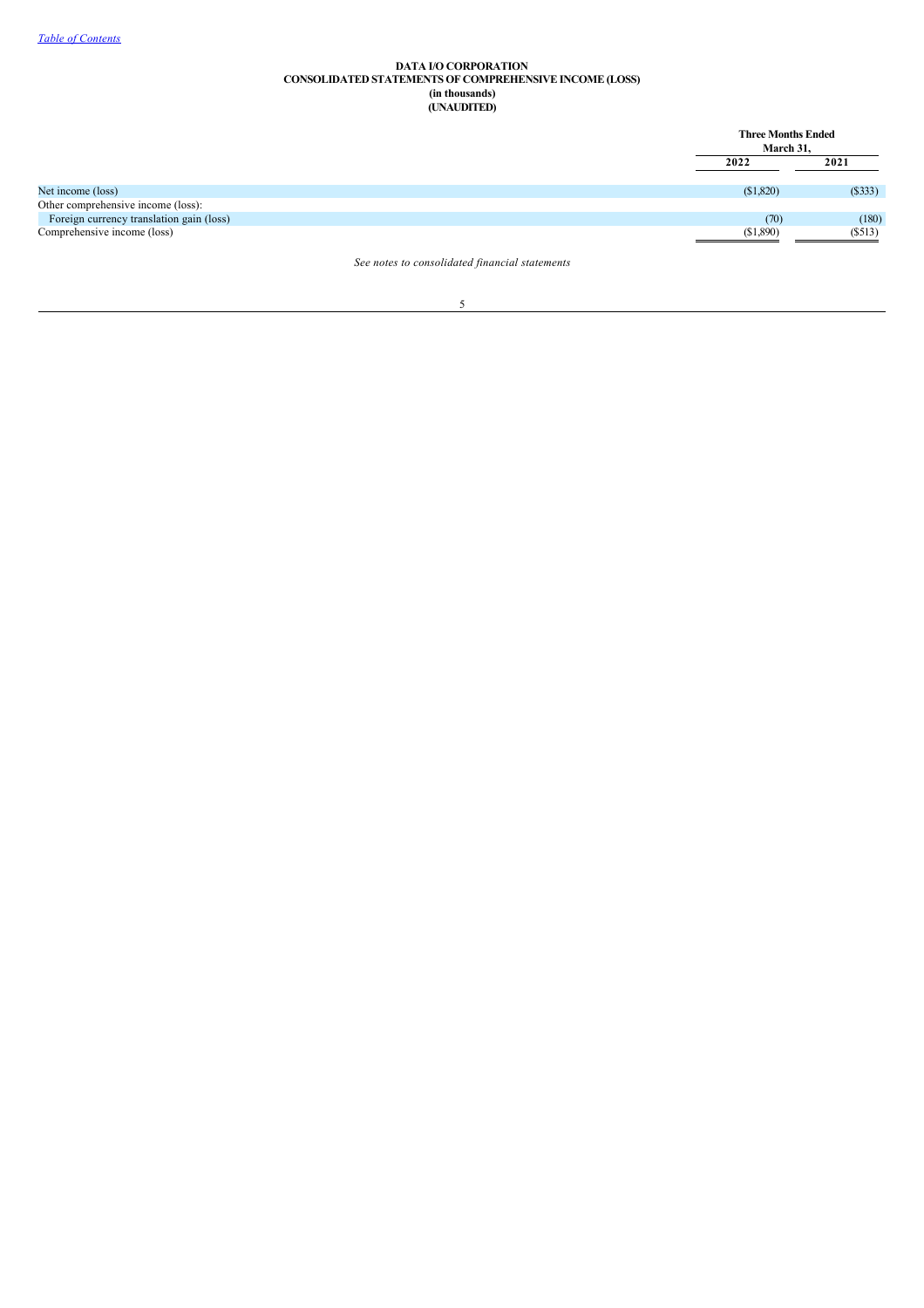### **DATA I/O CORPORATION CONSOLIDATED STATEMENT OF STOCKHOLDERS' EQUITY (in thousands, except share amounts) (UNAUDITED)**

|                                             | <b>Common Stock</b>      |                          | Accumulated<br>and Other<br><b>Retained</b><br>Comprehensive<br>Earnings |  |               | Total<br>Stockholders' |               |
|---------------------------------------------|--------------------------|--------------------------|--------------------------------------------------------------------------|--|---------------|------------------------|---------------|
|                                             | <b>Shares</b>            | Amount                   | (Deficit)                                                                |  | Income (Loss) |                        | <b>Equity</b> |
| <b>Balance at December 31, 2020</b>         | 8,416,335                | 20,071                   | (\$1,456)                                                                |  | 1,024         |                        | 19,639        |
| Stock awards issued, net of tax withholding | 2,089                    | (4)                      |                                                                          |  |               |                        | (4)           |
| Issuance of stock through: ESPP             | 3,175                    | 16                       |                                                                          |  |               |                        | 16            |
| Share-based compensation                    | $\overline{\phantom{a}}$ | 278                      |                                                                          |  |               |                        | 278           |
| Net income (loss)                           |                          |                          | (333)                                                                    |  |               |                        | (333)         |
| Other comprehensive income (loss)           |                          |                          |                                                                          |  | (180)         |                        | (180)         |
| <b>Balance at March 31, 2021</b>            | 8,421,599                | 20,361                   | (\$1,789)                                                                |  | 844           |                        | 19,416        |
| <b>Balance at December 31, 2021</b>         | 8,621,007                | 20,886                   | $(\$2,011)$                                                              |  | 978           |                        | 19,853        |
| Stock awards issued, net of tax withholding | $\overline{\phantom{a}}$ | $\overline{\phantom{0}}$ |                                                                          |  |               |                        |               |
| Issuance of stock through: ESPP             | 1,362                    | h                        |                                                                          |  |               |                        | 6             |
| Share-based compensation                    |                          | 291                      |                                                                          |  | -             |                        | 291           |
| Net income (loss)                           | $\overline{\phantom{a}}$ | $\overline{\phantom{0}}$ | (1,820)                                                                  |  |               |                        | (1,820)       |
| Other comprehensive income (loss)           |                          |                          |                                                                          |  | (70)          |                        | (70)          |
| Balance at March 31, 2022                   | 8,622,369                | 21,183                   | (S3, 831)                                                                |  | 908           |                        | 18,260        |

*See notes to consolidated financial statements*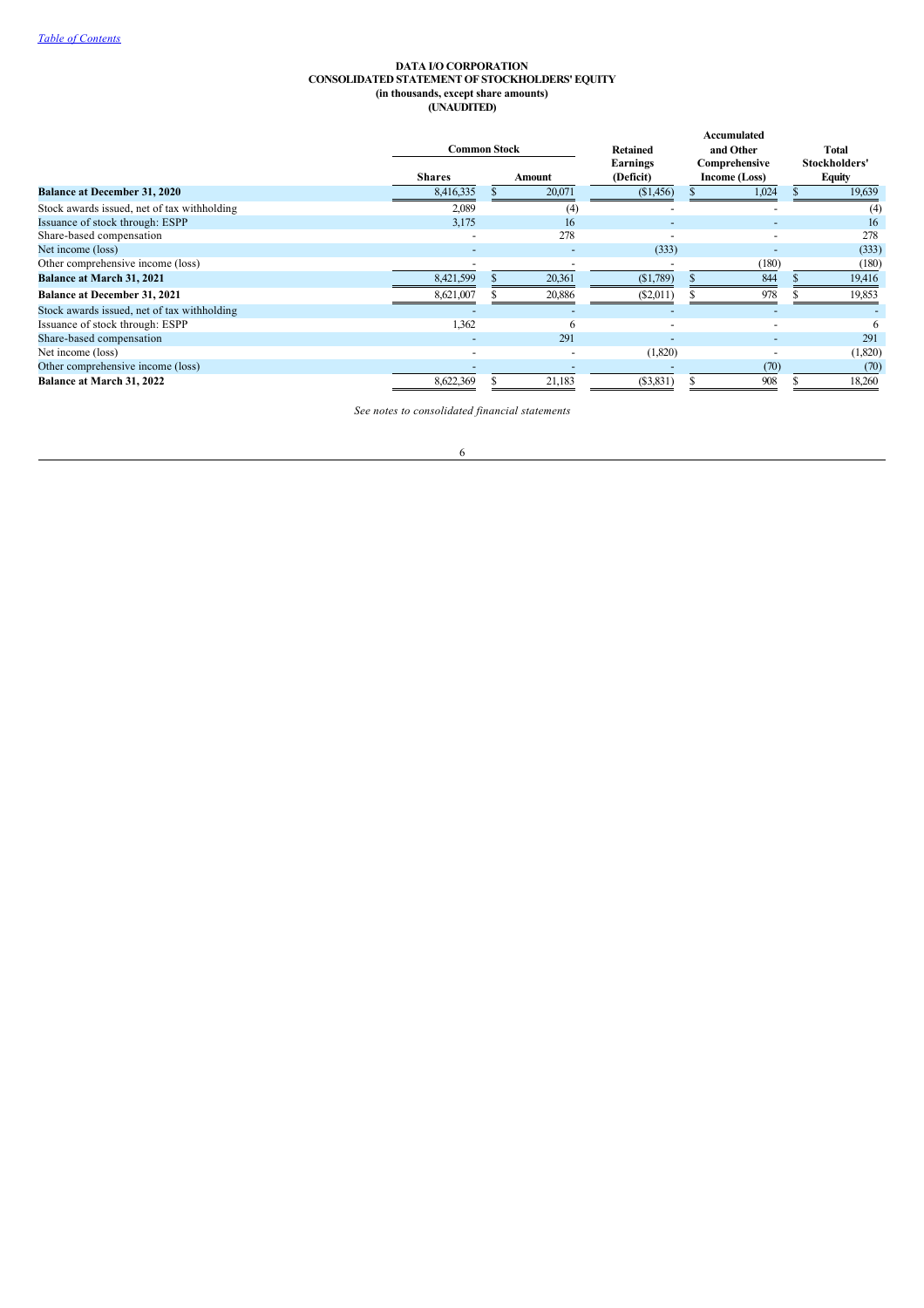## **DATA I/O CORPORATION CONSOLIDATED STATEMENTS OF CASH FLOWS (in thousands) (UNAUDITED)**

|                                                                 | <b>For the Three Months Ended</b><br>March 31, |                        |
|-----------------------------------------------------------------|------------------------------------------------|------------------------|
|                                                                 | 2022                                           | 2021                   |
|                                                                 |                                                |                        |
| <b>CASH FLOWS FROM OPERATING ACTIVITIES:</b>                    |                                                |                        |
| Net income (loss)<br>Adjustments to reconcile net income (loss) | (\$1,820)                                      | $(\$333)$              |
|                                                                 |                                                |                        |
| to net cash provided by (used in) operating activities:         | 140                                            |                        |
| Depreciation and amortization                                   |                                                | 200                    |
| Equipment transferred to cost of goods sold                     | 125                                            | 132                    |
| Share-based compensation                                        | 291                                            | 278                    |
| Net change in:                                                  |                                                |                        |
| Trade accounts receivable                                       | 913                                            | (843)                  |
| Inventories                                                     | (277)                                          | 442                    |
| Other current assets                                            | (98)                                           | 36                     |
| Accounts payable and accrued liabilities                        | (835)                                          | (94)                   |
| Deferred revenue                                                | 28                                             | 175                    |
| Other long-term liabilities                                     | (253)                                          | (105)                  |
| Deposits and other long-term assets                             | 204                                            | 136                    |
| Net cash provided by (used in) operating activities             | (1,582)                                        | 24                     |
| <b>CASH FLOWS FROM INVESTING ACTIVITIES:</b>                    |                                                |                        |
| Purchases of property, plant and equipment                      | (272)                                          | (92)                   |
| Cash provided by (used in) investing activities                 | (272)                                          | (92)                   |
| <b>CASH FLOWS FROM FINANCING ACTIVITIES:</b>                    |                                                |                        |
| Net proceeds from issuance of common stock, less payments       |                                                |                        |
| for shares withheld to cover tax                                | 6                                              | 12                     |
| Cash provided by (used in) financing activities                 | 6                                              | 12                     |
| Increase (decrease) in cash and cash equivalents                | (1,848)                                        | (56)                   |
| Effects of exchange rate changes on cash                        | (46)                                           | (490)                  |
| Cash and cash equivalents at beginning of period                | 14,190                                         | 14,167                 |
| Cash and cash equivalents at end of period                      | $\mathbf S$<br>12,296                          | $\mathbb{S}$<br>13,621 |
| Supplemental disclosure of cash flow information:               |                                                |                        |
| Cash paid during the period for:                                |                                                |                        |
| Income taxes                                                    | S<br>441                                       | 40<br>$\mathcal{S}$    |
|                                                                 |                                                |                        |

*See notes to consolidated financial statements*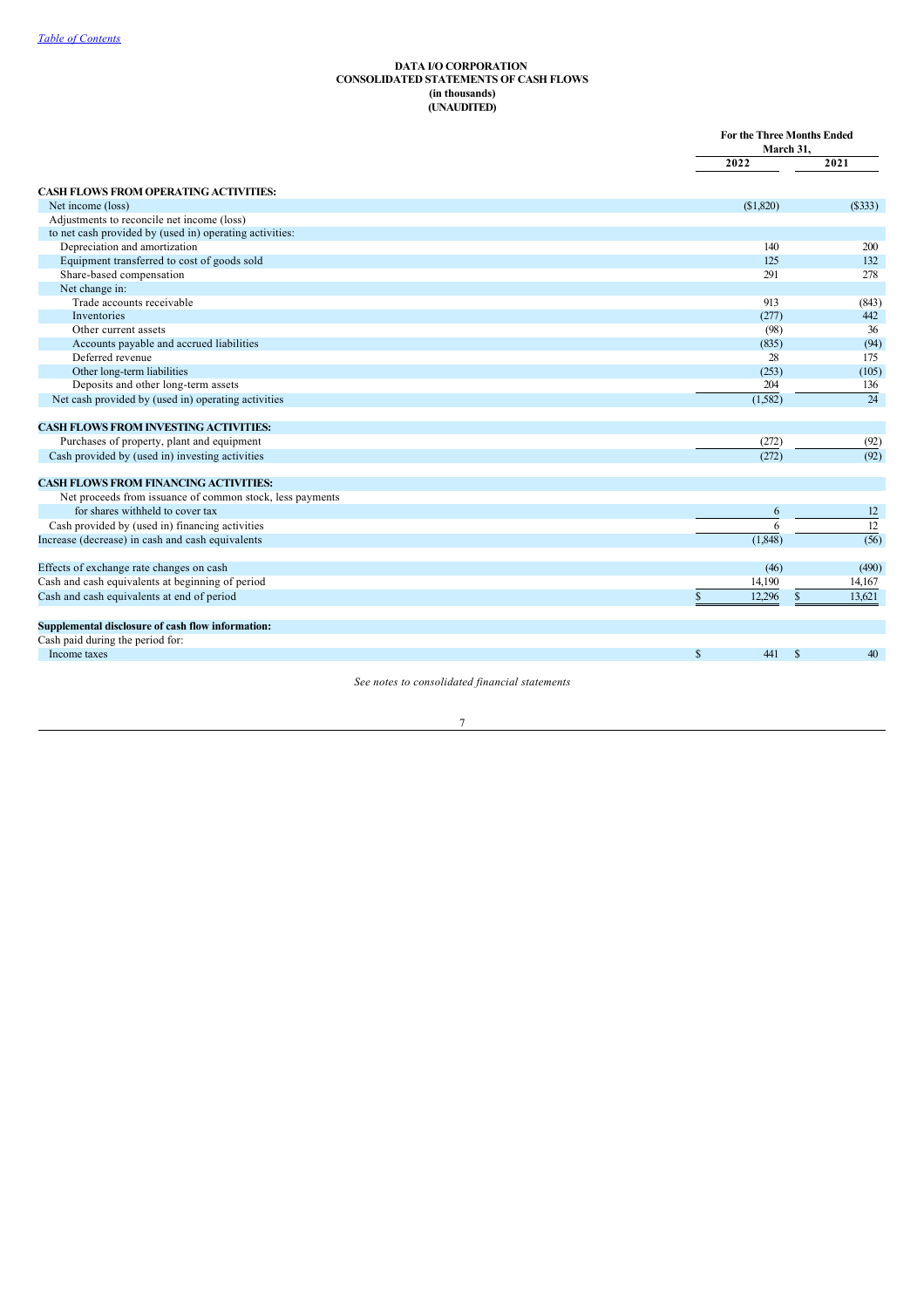### **DATA I/O CORPORATION NOTES TO CONSOLIDATED FINANCIAL STATEMENTS (UNAUDITED)**

# **NOTE 1 FINANCIAL STATEMENT PREPARATION**

Data I/O Corporation ("Data I/O", "We", "Our", "Us") prepared the financial statements as of March 31, 2022 and March 31, 2021 according to the rules and regulations of the Securities and Exchange Commission ("SEC"). These statements are unaudited but, in the opinion of management, include all adjustments (consisting of normal recurring adjustments and accruals) necessary to present fairly the results for the periods presented. The balance sheet at December 31, 2021 has been derived from the audited financial statements at that date. We have condensed or omitted certain information and footnote disclosures normally included in financial statements prepared in accordance with accounting principles generally accepted in the United States of America according to such SEC rules and regulations. Operating results for the three months ended March 31, 2022 are not necessarily indicative of the results that may be expected for the year ending December 31, 2022. These financial statements should be read in conjunction with the annual audited financial statements and the accompanying notes included in our Form 10K for the year ended December 31, 2021.

#### Revenue Recognition

Topic 606 provides a single, principles-based five-step model to be applied to all contracts with customers. It generally provides for the recognition of revenue in an amount that reflects the consideration to which the Company expects to be entitled, net of allowances for estimated returns, discounts or sales incentives, as well as taxes collected from customers when control over the promised goods or services are transferred to the customer.

We expense contract acquisition costs, primarily sales commissions, for contracts with terms of one year or less and will capitalize and amortize incremental costs with terms that exceed one year. During 2022 and 2021, the impact of capitalization of incremental costs for obtaining contracts was immaterial. We exclude sales, use, value added, some excise taxes and other similar taxes from the measurement of the transaction price.

We recognize revenue upon transfer of control of the promised products or services to customers in an amount that reflects the consideration we expect to receive in exchange for those products or services. We have determined that our programming equipment has reached a point of maturity and stability such that product acceptance can be assured by testing at the factory prior to shipment and that the installation meets the criteria to be a separate performance obligation. These systems are standard products with published product specifications and are configurable with standard options. The evidence that these systems could be deemed as accepted was based upon having standardized factory production of the units, results from batteries of tests of product performance to our published specifications, quality inspections and installation standardization, as well as past product operation validation with the customer and the history provided by our installed base of products upon which the current versions were based.

The revenue related to products requiring installation that is perfunctory is recognized upon transfer of control of the product to customers, which generally is at the time of shipment. Installation that is considered perfunctory includes any installation that is expected to be performed by other parties, such as distributors, other vendors, or the customers themselves. This considers the complexity, skill and training needed as well as customer expectations regarding installation.

We enter into arrangements with multiple performance obligations that arise during the sale of a system that includes an installation component, a service and support component and a software maintenance component. We allocate the transaction price of each element based on relative selling prices. Relative selling price is based on the selling price of the standalone system. For the installation and service and support performance obligations, we use the value of the discount given to distributors who perform these components. For software maintenance performance obligations, we use what we charge for annual software maintenance renewals after the initial year the system is sold. Revenue is recognized on the system sale based on shipping terms, installation revenue is recognized after the installation is performed, and hardware service and support and software maintenance revenue is recognized ratably over the term of the agreement, typically one year. Deferred revenue includes service, support and maintenance contracts and represents the undelivered performance obligation of agreements that are typically for one year.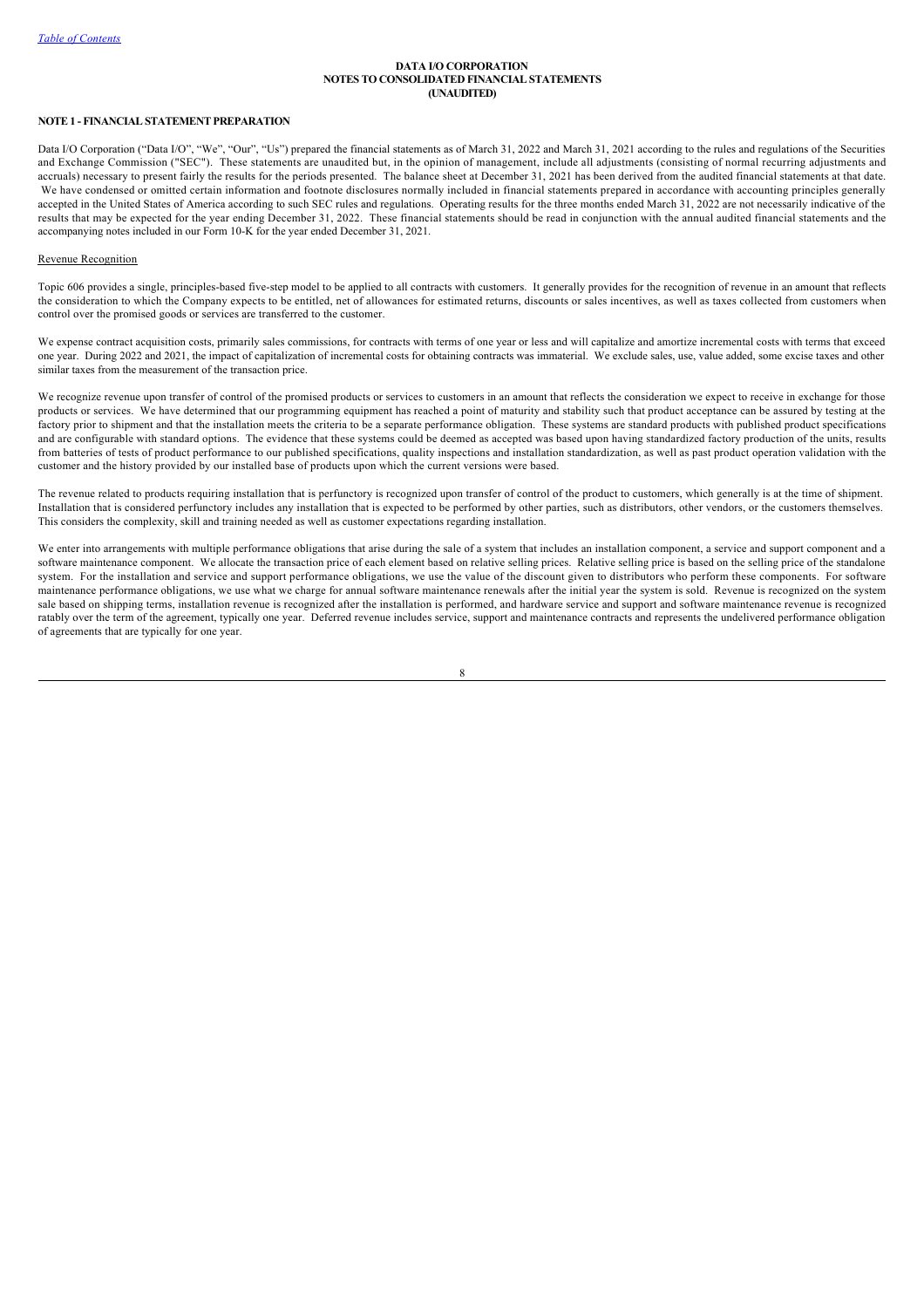When we sell software separately, we recognize revenue upon the transfer of control of the software, which is generally upon shipment, provided that only inconsequential performance obligations remain on our part and substantive acceptance conditions, if any, have been met.

We recognize revenue when there is an approved contract that both parties are committed to perform, both parties rights have been identified, the contract has substance, collection of substantially all the consideration is probable, the transaction price has been determined and allocated over the performance obligations, the performance obligations including substantive acceptance conditions, if any, in the contract have been met, the obligation is not contingent on resale of the product, the buyer's obligation would not be changed in the event of theft, physical destruction or damage to the product, the buyer acquiring the product for resale has economic substance apart from us and we do not have significant obligations for future performance to directly bring about the resale of the product by the buyer. We establish a reserve for sales returns based on historical trends in product returns and estimates for new items. Payment terms are generally 30 days from shipment.

We transfer certain products out of service from their internal use and make them available for sale. The products transferred are typically our standard products in one of the following areas: service loaners, rental or test units; engineering test units; or sales demonstration equipment. Once transferred, the equipment is sold by our regular sales channels as used equipment inventory. These product units often involve refurbishing and an equipment warranty, and are conducted as sales in our normal and ordinary course of business. The transfer amount is the product unit's net book value and the sale transaction is accounted for as revenue and cost of goods sold.

The following table represents our revenues by major categories:

|                          |                   | <b>Three Months Ended</b> |  |                   |
|--------------------------|-------------------|---------------------------|--|-------------------|
| Net sales by type        | March 31,<br>2022 | Change                    |  | March 31,<br>2021 |
| (in thousands)           |                   |                           |  |                   |
| Equipment                | 2,607             | $(22.1\%)$                |  | 3,347             |
| Adapter                  | 1,622             | $(15.0\%)$                |  | 1,908             |
| Software and Maintenance | 736               | $(3.2\%)$                 |  | 760               |
| Total                    | 4.965             | $(17.5\%)$                |  | 6,015             |

## Share-Based Compensation

All stock-based compensation awards are measured based on estimated fair values on the date of grant and recognized as compensation expense on the straight-line method. Our sharebased compensation is reduced for estimated forfeitures at the time of grant and revised as necessary in subsequent periods if actual forfeitures differ from those estimates.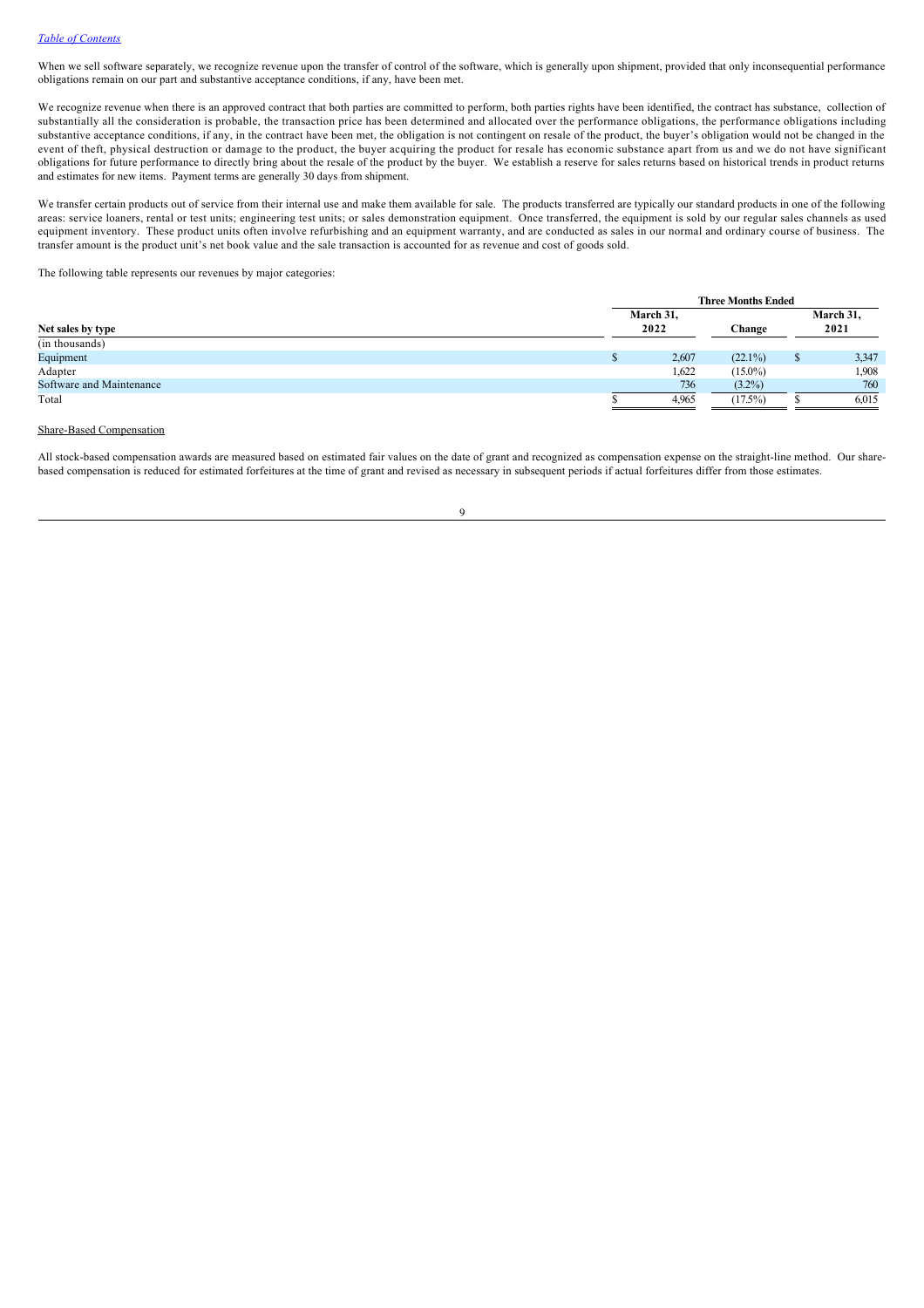# Income Tax

Income taxes are computed at current enacted tax rates, less tax credits using the asset and liability method. Deferred taxes are adjusted both for items that do not have tax consequences and for the cumulative effect of any changes in tax rates from those previously used to determine deferred tax assets or liabilities. Tax provisions include amounts that are currently payable, changes in deferred tax assets and liabilities that arise because of temporary differences between the timing of when items of income and expense are recognized for financial reporting and income tax purposes, and any changes in the valuation allowance caused by a change in judgment about the realization of the related deferred tax assets. A valuation allowance is established when necessary to reduce deferred tax assets to amounts expected to be realized. During the quarter ended March 31, 2022, as a result of a dividend paid from our China subsidiary to the USA parent company, \$442,000 of income tax was withheld and paid.

#### Recently Adopted Accounting Pronouncements

On January 1, 2021 the Company adopted ASU 2019-12, Income Taxes (Topic 740): Simplifying the Accounting for Income Taxes. This ASU clarifies and simplifies accounting for income taxes by eliminating certain exceptions for intraperiod tax allocation principles and the methodology for calculating income tax rates in an interim period, among other updates. The adoption of this ASU did not have a material impact on our financial statements.

## **NOTE 2 – INVENTORIES**

Inventories consisted of the following components:

|                 | March 31,<br>2022 | December 31,<br>2021 |
|-----------------|-------------------|----------------------|
| (in thousands)  |                   |                      |
| Raw material    | 3,992             | 3,771                |
| Work-in-process | 1,727             | 1,602                |
| Finished goods  | 906               | 978                  |
| Inventories     | 6,625             | 6,351                |

# **NOTE 3 – PROPERTY, PLANT AND EQUIPMENT, NET**

Property and equipment consisted of the following components:

|                               | March 31,<br>2022 |  | December 31,<br>2021 |  |
|-------------------------------|-------------------|--|----------------------|--|
| (in thousands)                |                   |  |                      |  |
| Leasehold improvements        | 431               |  | 430                  |  |
| Equipment                     | 5,191             |  | 5,218                |  |
| Sales demonstration equipment | 807               |  | 754                  |  |
|                               | 6,429             |  | 6,402                |  |
| Less accumulated depreciation | 5,476             |  | 5,456                |  |
| Property and equipment, net   | 953               |  | 946                  |  |

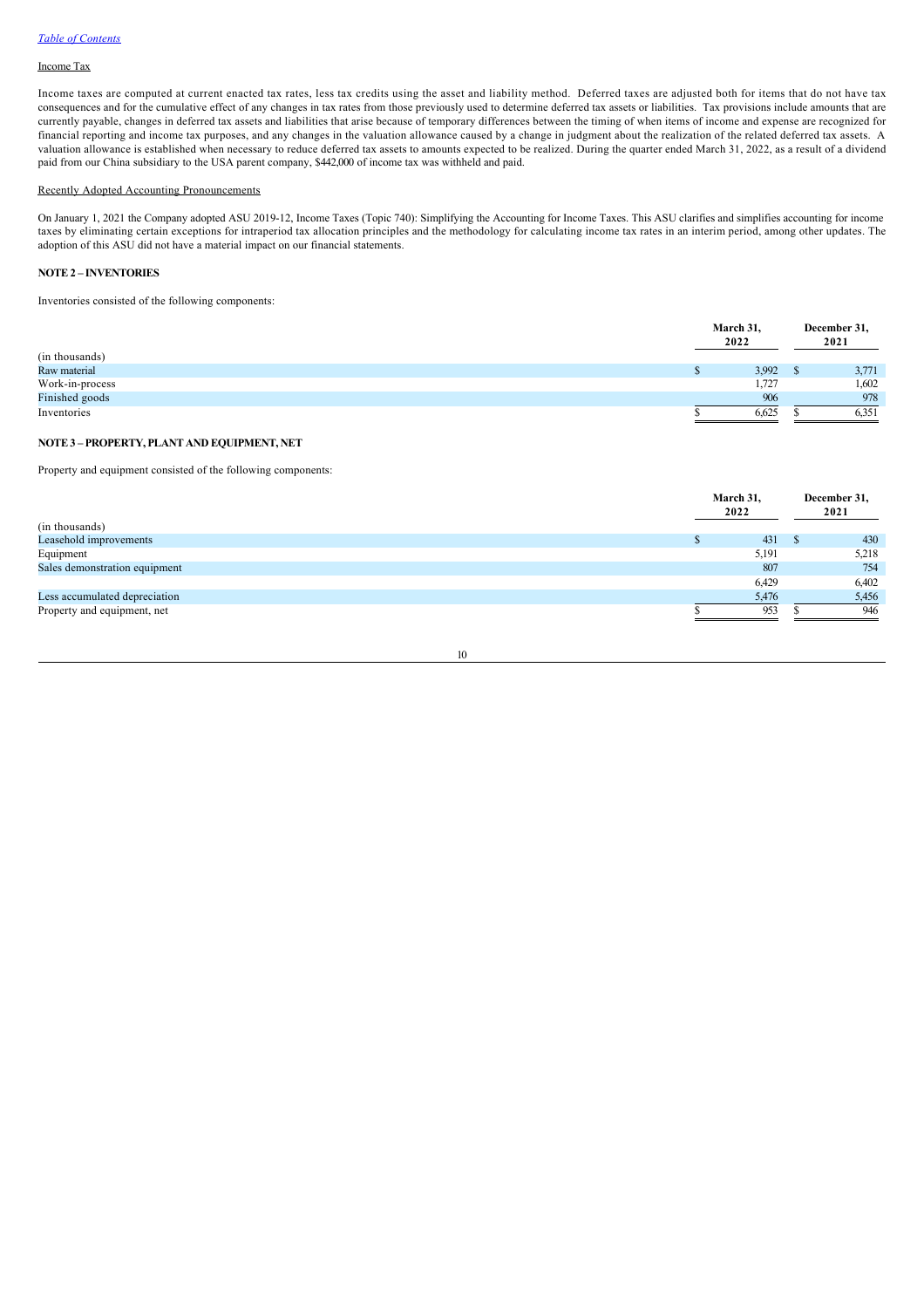# **NOTE 4 – OTHER ACCRUED LIABILITIES**

Other accrued liabilities consisted of the following components:

|                              |  | March 31,<br>2022 | December 31,<br>2021 |       |  |
|------------------------------|--|-------------------|----------------------|-------|--|
| (in thousands)               |  |                   |                      |       |  |
| Lease liability - short term |  | 623               |                      | 601   |  |
| Product warranty             |  | 430               |                      | 432   |  |
| Sales return reserve         |  | 71                |                      | 71    |  |
| Other taxes                  |  | 132               |                      | 180   |  |
| Other                        |  | 183               |                      | 129   |  |
| Other accrued liabilities    |  | 1,439             |                      | 1,413 |  |

The changes in our product warranty liability for the three months ending March 31, 2022 are as follows:

|                              | March 31,<br>2022 | December 31,<br>2021 |
|------------------------------|-------------------|----------------------|
| (in thousands)               |                   |                      |
| Liability, beginning balance | 432               | 371                  |
| Net expenses                 | 217               | 864                  |
| Warranty claims              | (217)             | (864)                |
| Accrual revisions            | 2)                | 61                   |
| Liability, ending balance    | 430               | 432                  |

# **NOTE 5 – LEASES**

Our leasing arrangements are primarily for facility leases we use to conduct our operations. The following table presents our future lease payments for long-term operating leases as of March 31, 2022:

| (in thousands)                    |             | <b>Operating</b><br>Lease<br><b>Commitments</b> |
|-----------------------------------|-------------|-------------------------------------------------|
| 2022 (remaining)                  | $\mathbf S$ | 594                                             |
| 2023                              |             | 920                                             |
| 2024                              |             | 836                                             |
| 2025                              |             | 585                                             |
| 2026                              |             | 133                                             |
| Thereafter                        |             | 48                                              |
| Total                             | \$          | 3,116                                           |
| Less Imputed interest             |             | (356)                                           |
| Total operating lease liabilities | ¢<br>Ф      | 2,760                                           |

Cash paid for operating lease liabilities for the three months ended March 31, 2022 and 2021 were \$212,000 and \$201,000, respectively.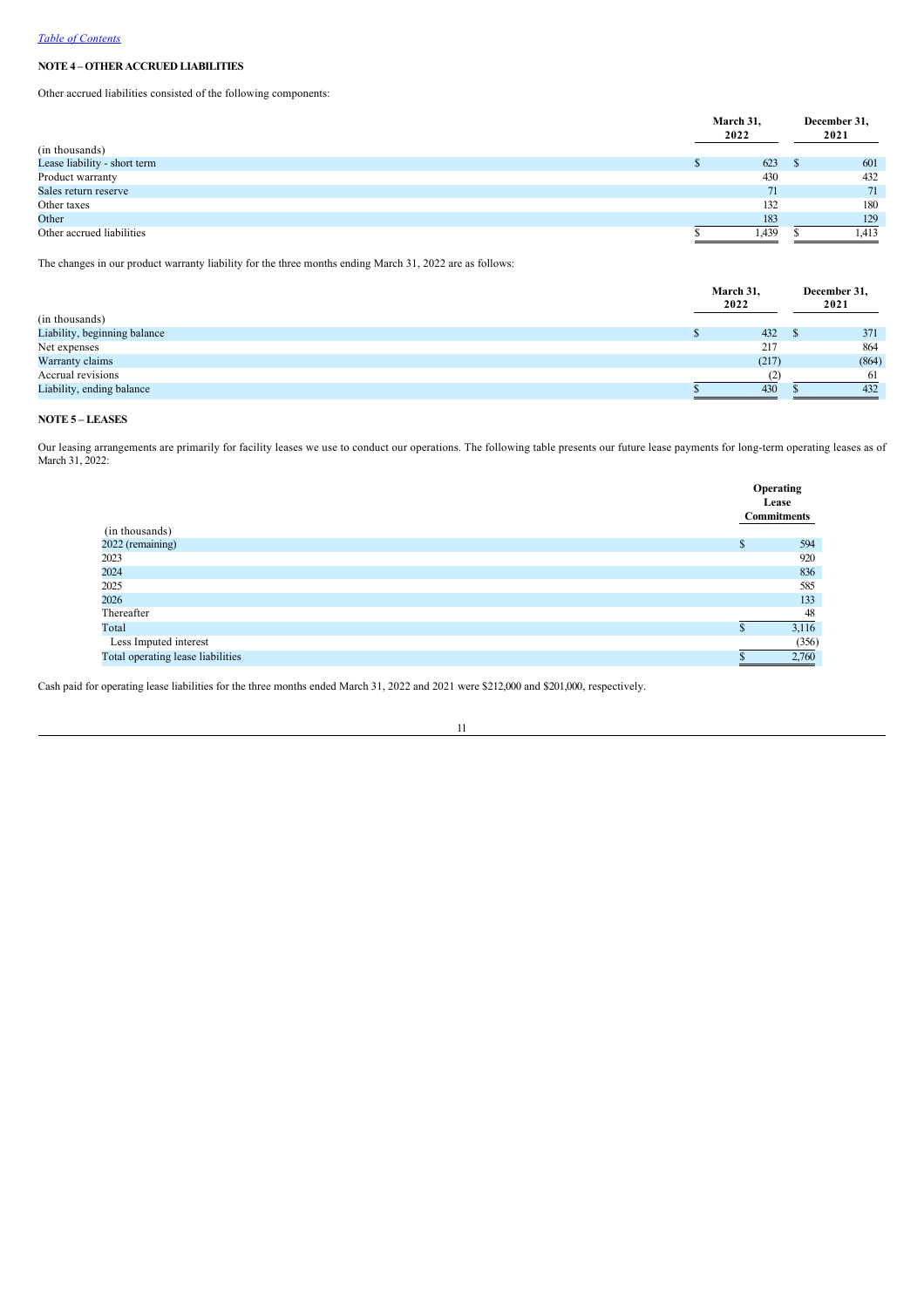The following table presents supplemental balance sheet information related to leases:

|                                                         | <b>Balance at</b><br>March 31.<br>2022 | <b>Balance at</b><br>December 31,<br>2021 |
|---------------------------------------------------------|----------------------------------------|-------------------------------------------|
| (in thousands)                                          |                                        |                                           |
| Right-of-use assets (Long-term other assets)            | 2.697                                  | 2,793                                     |
| Lease liability-short term (Other accrued liabilities)  | 623                                    | 601                                       |
| Lease liability-long term (Operating lease liabilities) | 2,138                                  | 2.277                                     |

At March 31, 2022, the weighted average remaining lease term is 3.67 and the weighted average discount rate used is 5%.

The components of our lease expense for the three months ended March 31, 2022 and 2021 include operating lease costs of \$220,000 and \$171,000, respectively, and shortterm lease costs of \$20,000 and \$7,000, respectively.

Our real estate facility leases are described below:

During the fourth quarter of 2021, we amended our lease agreement for the Redmond, Washington headquarters facility, extending the lease to January 31, 2026. The lease is for approximately 20,460 square feet.

In April 2021, we signed a lease extension effective November 1, 2021 that extends the lease for a facility located in Shanghai, China through October 31, 2024. This lease is for approximately 19,400 square feet.

Our lease for our facility located near Munich, Germany ran through February 28, 2022 and in March 2022 we entered into a lease extension to August 2027. This lease is for approximately 4,895 square feet.

### **NOTE 6 – OTHER COMMITMENTS**

We have purchase obligations for inventory and production costs as well as other obligations such as capital expenditures, service contracts, marketing, and development agreements. Arrangements are considered purchase obligations if a contract specifies all significant terms, including fixed or minimum quantities to be purchased, a pricing structure and approximate timing of the transaction. Most arrangements are cancelable without a significant penalty, and with short notice, typically less than 90 days. At March 31, 2022, the purchase commitments and other obligations totaled \$2.0 million of which all but \$590,000 are expected to be paid over the next twelve months.

### **NOTE 7 – CONTINGENCIES**

As of March 31, 2022, we were not a party to any legal proceedings or aware of any indemnification agreement claims, the adverse outcome of which in management's opinion, individually or in the aggregate, would have a material adverse effect on our results of operations or financial position.

#### **NOTE 8 – EARNINGS PER SHARE**

Basic earnings per share is calculated based on the weighted average number of common shares outstanding during each period. Diluted earnings per share is calculated based on these same weighted average shares outstanding plus the effect of potential shares issuable upon assumed exercise of stock options based on the treasury stock method.

Potential shares issuable upon the exercise of stock options are excluded from the calculation of diluted earnings per share to the extent their effect would be anti-dilutive.

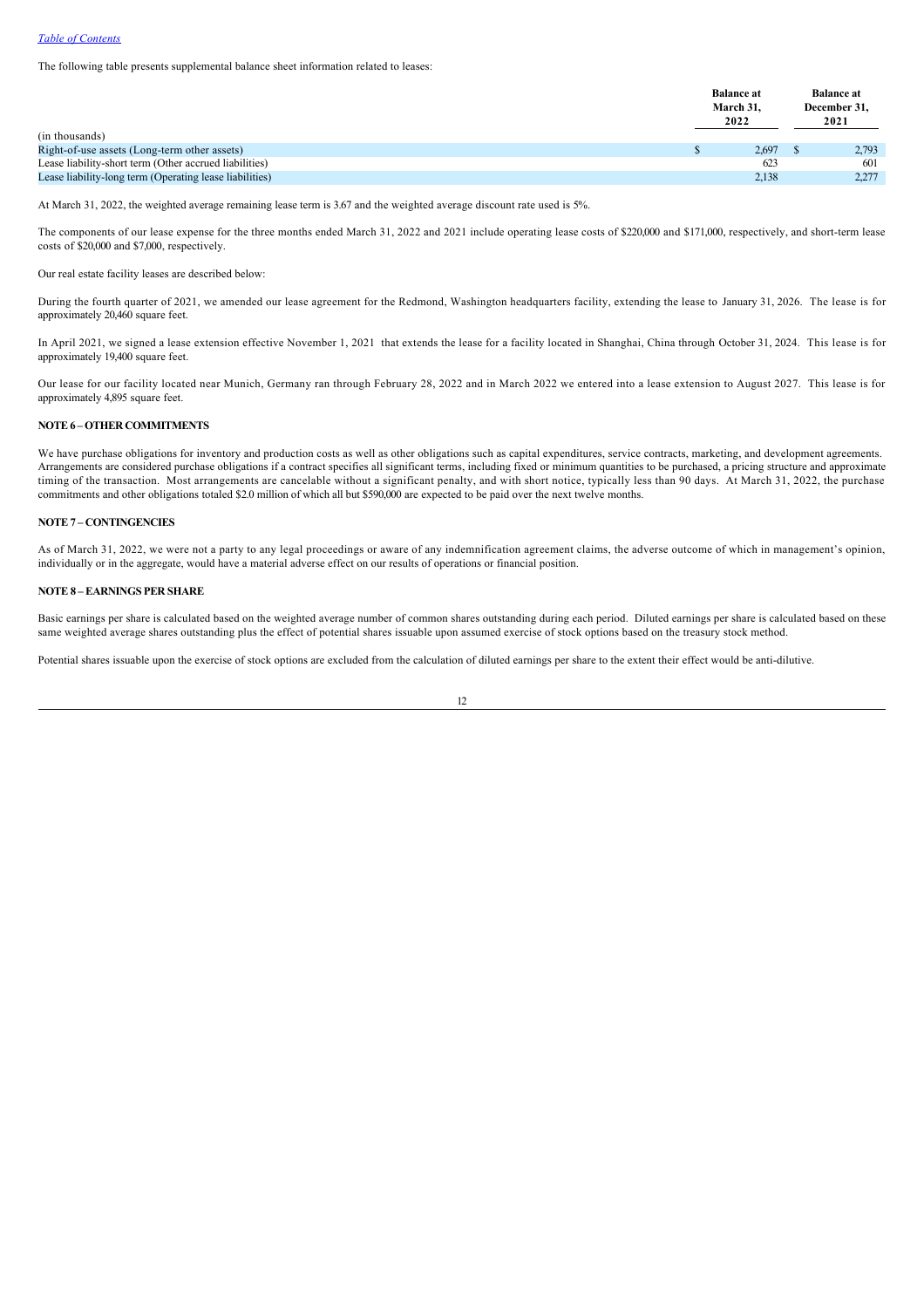The following table sets forth the computation of basic and diluted earnings per share:

|                                      | <b>Three Months Ended</b> |                   |  |
|--------------------------------------|---------------------------|-------------------|--|
|                                      | March 31,<br>2022         | March 31,<br>2021 |  |
| (in thousands except per share data) |                           |                   |  |
| Numerator for basic and diluted      |                           |                   |  |
| earnings (loss) per share:           |                           |                   |  |
| Net income (loss)                    | (1,820)                   | $(\$333)$         |  |
|                                      |                           |                   |  |
| Denominator for basic                |                           |                   |  |
| earnings (loss) per share:           |                           |                   |  |
| Weighted-average shares              | 8,622                     | 8,420             |  |
|                                      |                           |                   |  |
| Employee stock options and awards    | $\overline{a}$            |                   |  |
|                                      |                           |                   |  |
| Denominator for diluted              |                           |                   |  |
| earnings (loss) per share:           |                           |                   |  |
| Adjusted weighted-average shares &   |                           |                   |  |
| assumed conversions of stock options | 8,622                     | 8,420             |  |
|                                      |                           |                   |  |
| Basic and diluted                    |                           |                   |  |
| earnings (loss) per share:           |                           |                   |  |
| Basic earnings (loss) per share      | $(\$0.21)$                | $(\$0.04)$        |  |
| Diluted earnings (loss) per share    | (\$0.21)                  | (\$0.04)          |  |

Options to purchase 12,500 and 25,000 shares respectively were outstanding as of March 31, 2022 and 2021, but were excluded from the computation of diluted earnings per share for the periods then ended because the options were anti-dilutive.

# **NOTE 9 – SHARE-BASED COMPENSATION**

For share-based awards granted, we have recognized compensation expense based on the estimated grant date fair value method. For these awards we have recognized compensation expense using a straight-line amortization method reduced for estimated forfeitures.

The impact on our results of operations of recording share-based compensation, net of forfeitures, for the three months ended March 31, 2022 and 2021 were as follows:

|                                     | <b>Three Months Ended</b> |  |                   |  |
|-------------------------------------|---------------------------|--|-------------------|--|
|                                     | March 31,<br>2022         |  | March 31,<br>2021 |  |
| (in thousands)                      |                           |  |                   |  |
| Cost of goods sold                  | 15.                       |  | 10                |  |
| Research and development            | 64                        |  | 71                |  |
| Selling, general and administrative | 212                       |  | 197               |  |
| Total share-based compensation      | 291                       |  | 278               |  |

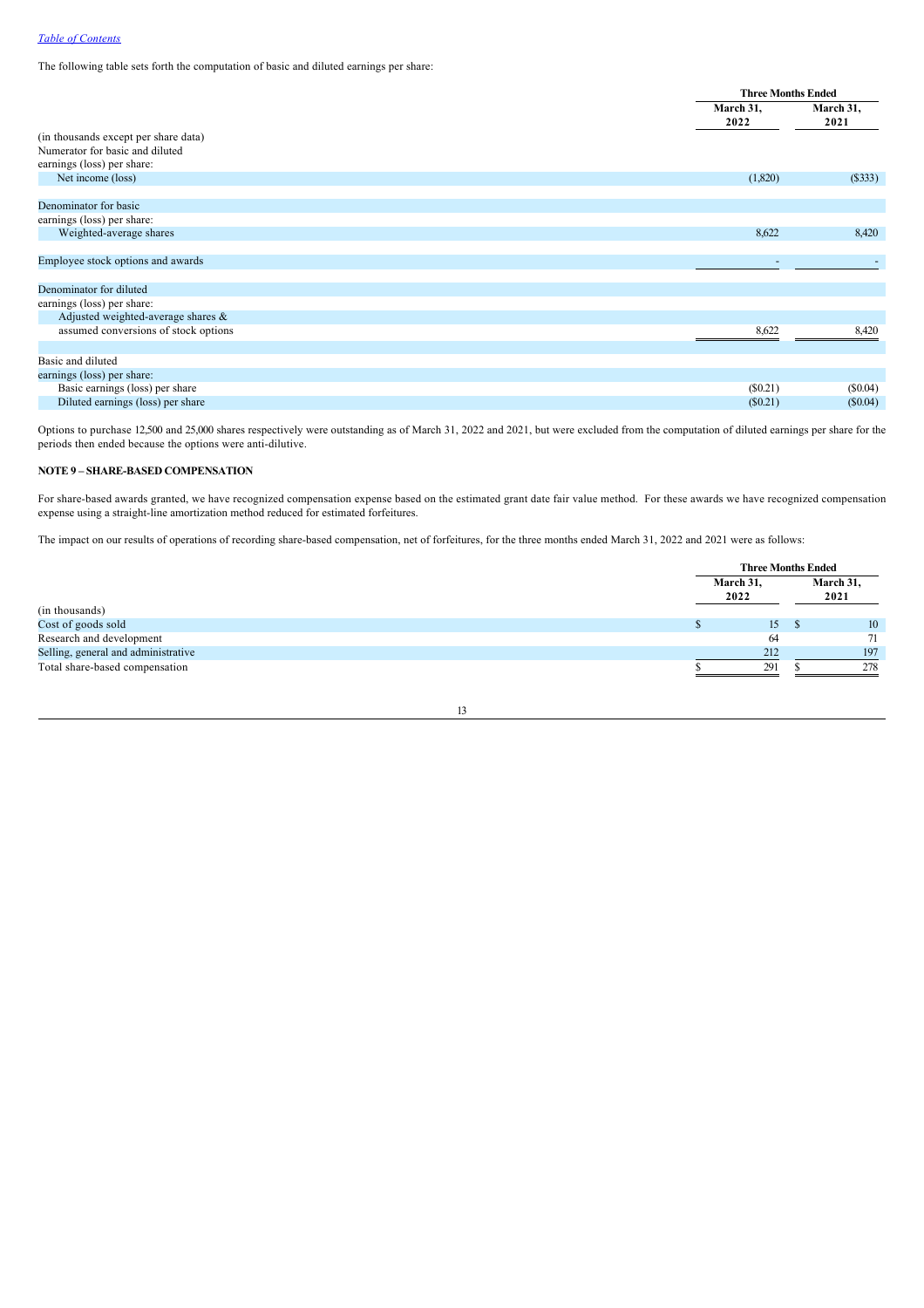Equity awards granted during the three months ended March 31, 2022 and 2021 were as follows:

|                               |                   | <b>Three Months Ended</b> |
|-------------------------------|-------------------|---------------------------|
|                               | March 31.<br>2022 | March 31,<br>2021         |
| <b>Restricted Stock Units</b> | 2,515             | 2,000                     |

Non-employee directors Restricted Stock Units ("RSUs") typically vest over the earlier of one year or the next annual meeting of shareholders and Non-Qualified stock options vest over three years and have a six-year exercise period. Employee RSUs typically vest over four years and employee Non-Qualified stock options typically vest quarterly over 4 years and have a six-year exercise period.

The remaining unamortized expected future equity compensation expense and remaining amortization period associated with unvested option grants, restricted stock awards and restricted stock unit awards at March 31, 2022 are:

|                                                               | March 31,<br>2022 |
|---------------------------------------------------------------|-------------------|
| Unamortized future equity compensation expense (in thousands) | 2,021             |
| Remaining weighted average amortization period (in years)     | 2.44              |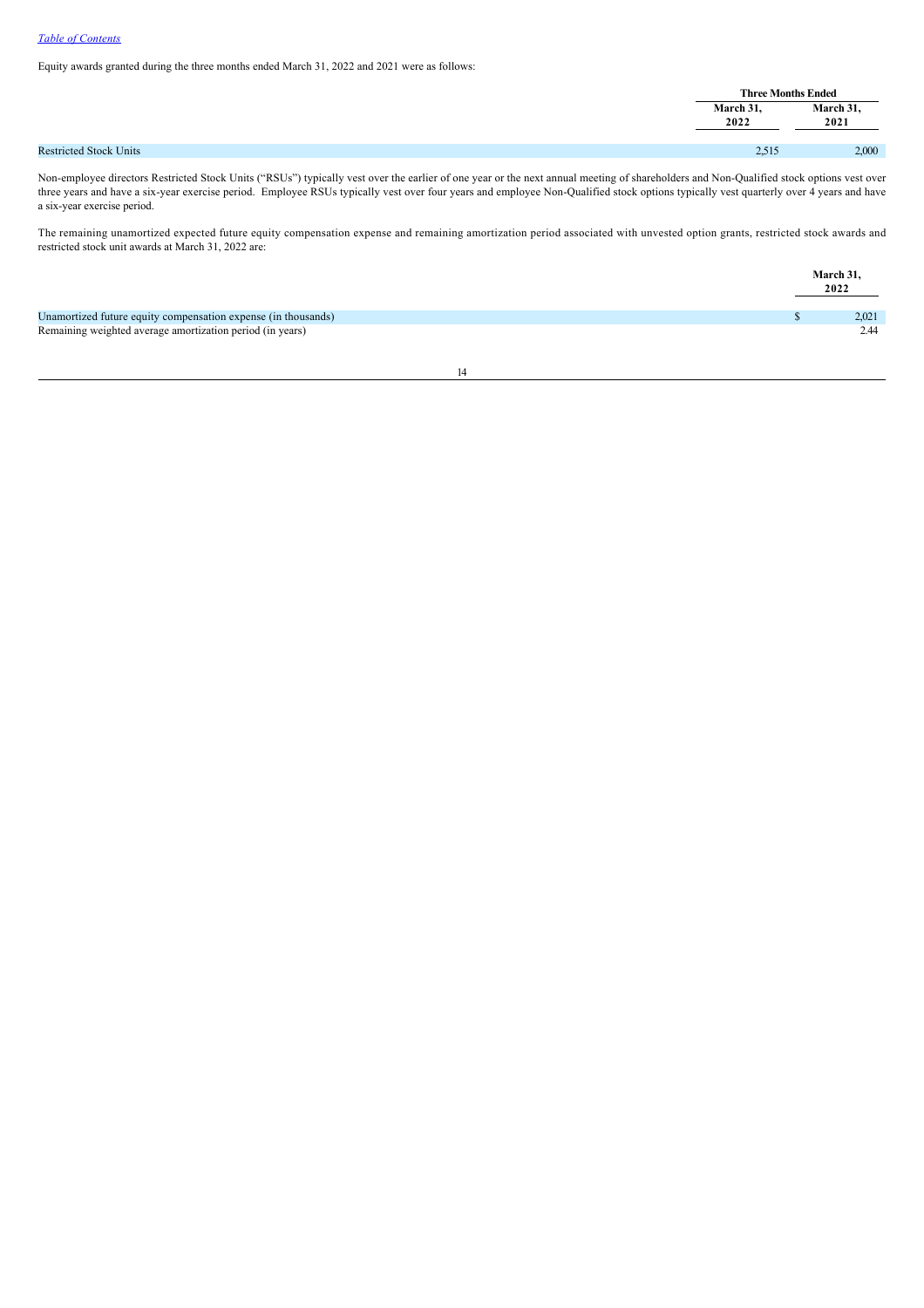### <span id="page-14-0"></span>**Item 2. Management's Discussion and Analysis of Financial Condition and Results of Operations**

#### General

#### **FORWARDLOOKING STATEMENTS**

This Quarterly Report on Form 10-Q includes forward-looking statements within the meaning of the Private Securities Litigation Reform Act of 1995. This Act provides a "safe harbor" for forward-looking statements to encourage companies to provide prospective information about themselves as long as they identify these statements as forward-looking and provide meaningful cautionary statements identifying important factors that could cause actual results to differ from the projected results. All statements other than statements of historical fact made in this Quarterly Report on Form 10-Q are forward-looking. In particular, statements herein regarding economic outlook, impact of COVID-19; Shanghai COVID-19 resurgence lockdown impact and timing; industry prospects and trends; expected business recovery; industry partnerships; future results of operations or financial position; future spending; breakeven revenue point; expected market decline, bottom or growth; market acceptance of our newly introduced or upgraded products or services; the sufficiency of our cash to fund future operations and capital requirements; development, introduction and shipment of new products or services; changing foreign operations; trade issues and tariffs; expected inventory levels; expectations for unsupported platform or product versions and related inventory and other charges; Russian invasion of Ukraine impacts; supply chain expectations; semiconductor chip shortages; and any other guidance on future periods are forward-looking statements. Forward-looking statements reflect management's current expectations and are inherently uncertain. Although we believe that the expectations reflected in these forward-looking statements are reasonable, we cannot guarantee future results, levels of activity, performance, achievements, or other future events. Moreover, neither Data I/O nor anyone else assumes responsibility for the accuracy and completeness of these forward-looking statements. We are under no duty to update any of these forward-looking statements after the date of this Quarterly Report. The Reader should not place undue reliance on these forward-looking statements. The discussions above and in the section in Item 1A., Risk Factors "Cautionary Factors That May Affect Future Results" in our Annual report on Form 10-K for the year ended December 31, 2021, describe some, but not all, of the factors that could cause these differences.

#### **OVERVIEW**

The first quarter of 2022 was very unusual. It started strongly with orders and new sales funnel prospect additions, which appeared to relate to improved supply chain and semiconductor part shortage problems that had been significant issues in the second half of 2021. The improvement of business conditions was before the geopolitical issues stemming from the late-February Russian invasion of Ukraine and the mid-March COVID-19 resurgence in China resulting in restrictions and the lockdown of Shanghai. We discontinued our relationship with our Russian distributor, which represented an immaterial level of business. We had no distribution or operations in Ukraine. The lockdown impacted end of quarter shipments that were completed and ready for delivery to customers from Shanghai. Approximately \$1 million of potential revenue, including 5 PSV systems remained in inventory and backlog at the end of the quarter. No orders were cancelled and we expect to be able to resume shipments later in the second quarter. The timing of ending the lockdown is uncertain and depending when we are allowed to resume deliveries may result in not having enough time to expect collections to occur in the second quarter. We expect that we have adequate cash resources and that the collections and cash should be normalized before the end of the third quarter.

In the first quarter of 2022, due to a continued cyclical downturn, Russian invasion of Ukraine impacts particularly on Europe, the COVID-19 related Shanghai lockdown resulting in about \$1M of potential revenue not being shipped and realized, combined with continued significant investments in our security deployment business, we incurred operating losses. Our strong cash position and balance sheet combined with our long-term view of the market gave us the financial flexibility to make these security business investments. At Data I/O, we are investing for the long-term to retain and extend our leadership position in automotive electronics and security deployment. On the product side, we continue to invest with a long-term focus towards expanding our markets and creating unique value for our customers. This is true for both our traditional core business as well as the emerging security deployment business.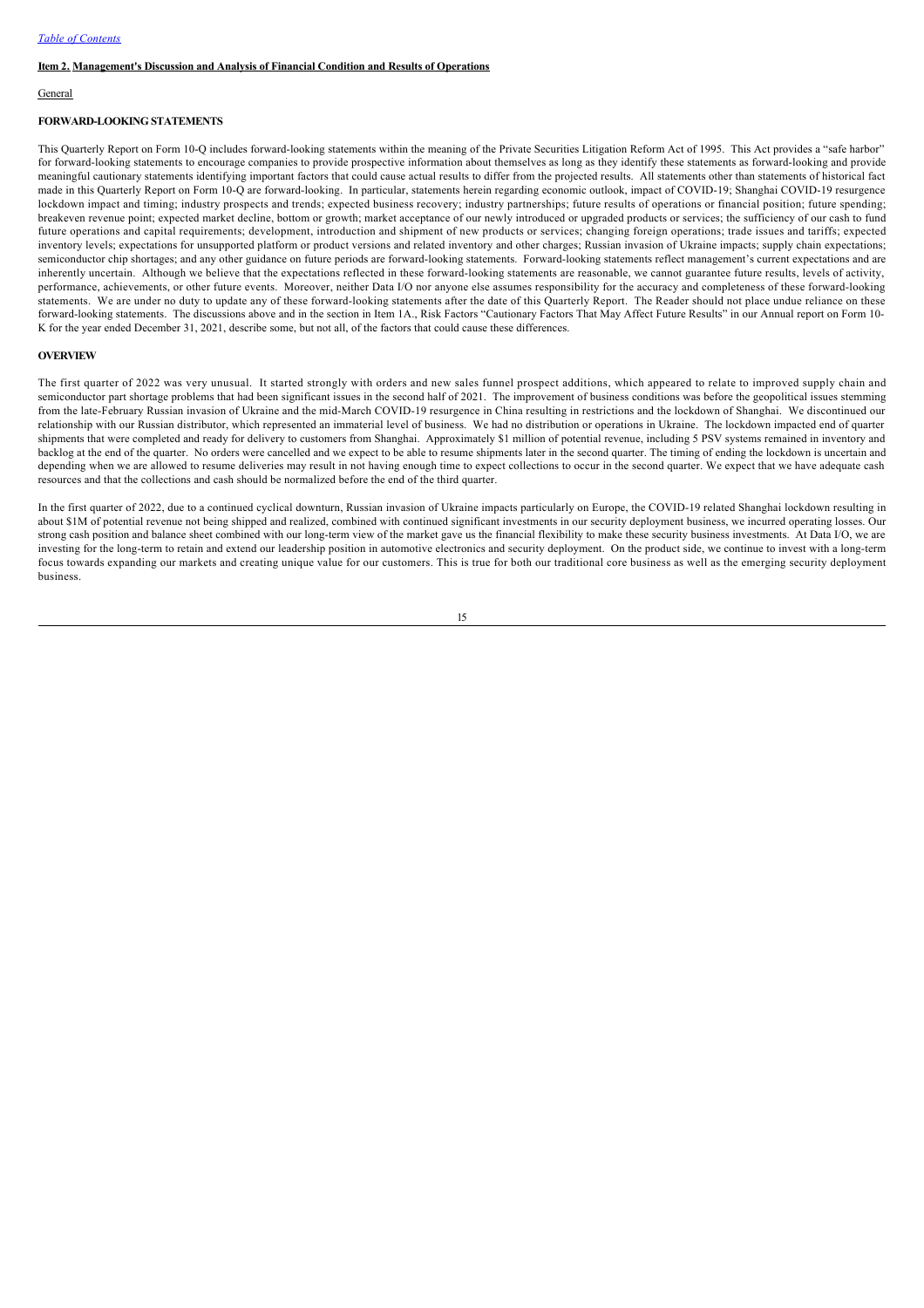Our short-term challenge continues to be operating in a cyclical, COVID-19 impacted, geopolitical uncertainties and rapidly evolving industry environment with continued supply chain and silicon part shortages issues. We continue to balance industry changes, industry partnerships, new technologies, business geography shifts, travel and customer restrictions, customer shut downs, exchange rate volatility, trade issues and tariffs, COVID19 impacts, semiconductor chip shortages, increasing costs and strategic investments in our business with the level of demand and mix of business we expect. We continue to manage our costs carefully and execute strategies for cash preservation, protecting our employee base, addressing inflation impacts, and cost control. Many of our employees continue to work remotely from home or on a hybrid basis, with the essential production and process workers onsite as part of our essential operations.

We are focusing our research and development efforts in our strategic growth markets, namely automotive electronics and IoT new programming technologies, secure supply chain solutions, automated programming systems and their enhancements for the manufacturing environment and software. We are continuing to develop technology to securely provision new categories of semiconductors, including Secure Elements, Authentication Chips, and Secure Microcontrollers. We continue to focus on extending the capabilities of our programming systems and support for our product lines and supporting the latest semiconductor devices, including various configurations of NAND Flash, e-MMC, UFS and microcontrollers on our newer products.

Our customer focus has been on global and strategic high-volume manufacturers in key market segments like automotive electronics. IoT, industrial controls and consumer electronics as well as programming centers.

Although the long-term prospects for our strategic growth markets should be good, these markets and our business have been, and are likely to continue to be, adversely impacted by the global pandemic of COVID-19. Chip shortages are causing issues and some automotive plant interruptions. This appears to be a lingering issue for 2022 and in some cases drives consumable adapter demand in order to support alternative chips.

As a global company with over 90% of our sales in international markets, we have been and expect to continue to be impacted by the COVID-19 pandemic in all markets we serve, with followon waves of impact. On March 29, 2022 we announced that our Shanghai facility was being closed due to the local government lockdown. We were unable to ship products valued at \$1M, and the facility remains closed. We are supporting customers from our Redmond, Washington USA facility and dealing with shipping bottlenecks and shutdowns. We believe that our classification as essential by certain U.S. customer groups will continue to keep operations open in the USA. We source other components from China and other countries that are used to manufacture our equipment in China and in our Redmond, Washington facility. These components may not be readily available or subject to delays. Our manufacturing facilities in Shanghai and Redmond have helped us to be part of a resilient supply chain to our customers with dual production of some products and local sourcing of many suppliers. Many of our employees and executives are working from home or on a hybrid basis and we are limiting visitors to our facilities as the pandemic continues. All of our facilities are subject to restrictions and closure by governmental entities. The pandemic has and may continue to impact our revenues in some geographies, our ability to obtain key components and to manufacture our products, as well as sell, install and support our products around the world. We expect widespread vaccinations to help restore business interactions with customers, however we expect to continue to be impacted and respond to customer site restrictions on sales and service visits, travel restrictions, closed borders, cancelled trade shows and industry gatherings, and modifications in our operations to allow social distancing. The geopolitical uncertainty from the Russian invasion of Ukraine remains a continuing issue. See also the detailed discussion of the impacts of COVID-19 on our business and markets in Item 1A, Risk Factors in our annual report on Form 10-K. The pandemic could have the effect of heightening many of the other risks described in Item 1A of our Form 10-K . Annual projections on spending, growth, mix, and profitability have been and are likely to be further revised substantially as new information is obtained.

## **CRITICAL ACCOUNTING POLICY JUDGMENTS AND ESTIMATES**

The preparation of financial statements in accordance with accounting principles generally accepted in the United States of America requires that we make estimates and judgments, which affect the reported amounts of assets, liabilities, revenues and expenses, and related disclosures of contingent assets and liabilities. On an on-going basis, we evaluate our estimates, including those related to revenue recognition, sales returns, bad debts, inventories, income taxes, warranty obligations, restructuring charges, contingencies such as litigation and contract terms that have multiple elements and other complexities typical in the capital equipment industry. We base our estimates on historical experience and other assumptions that we believe are reasonable under the circumstances. Actual results may differ from these estimates under different assumptions or conditions.

We believe the following critical accounting policies affect the more significant judgments and estimates used in the preparation of our financial statements: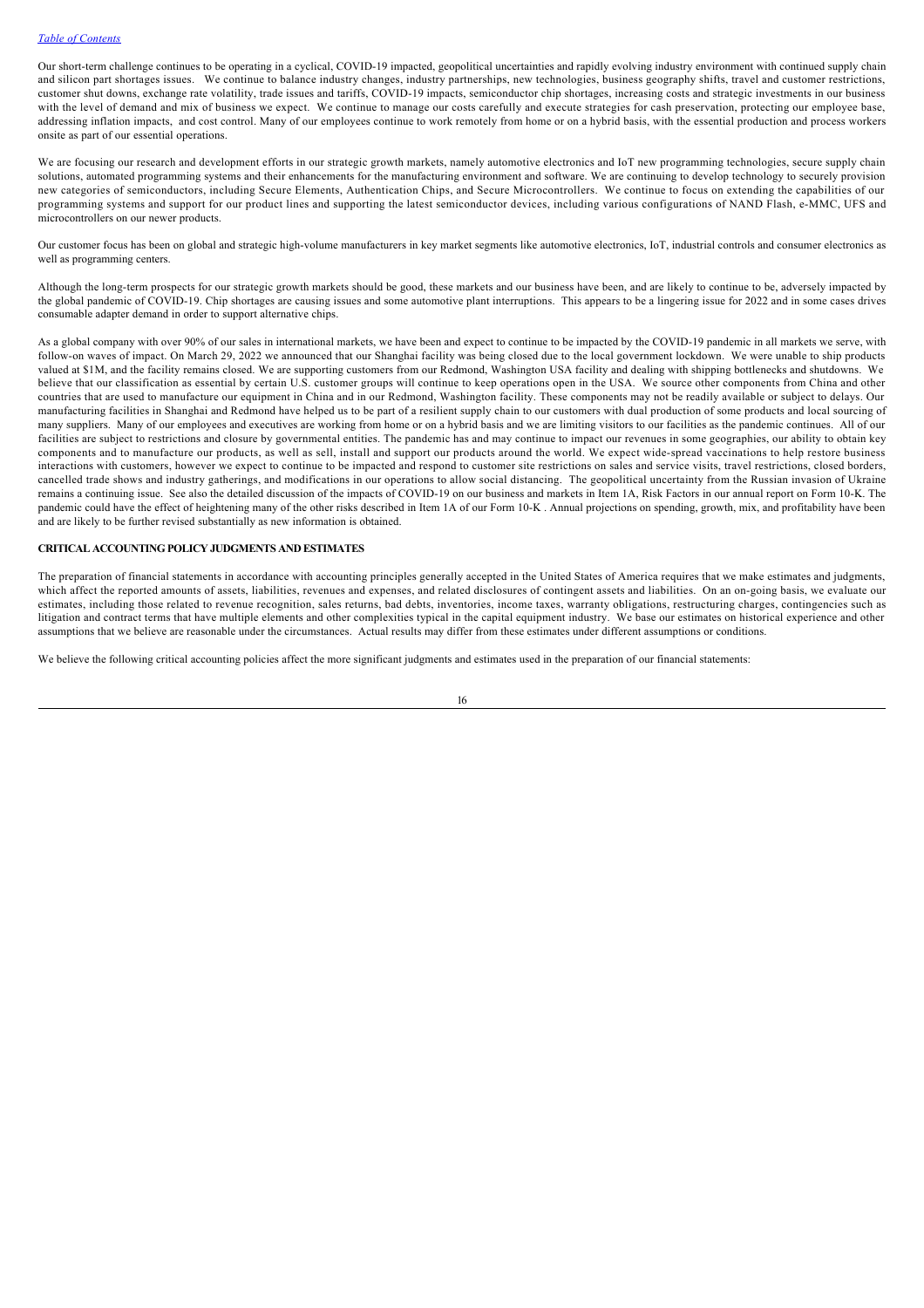Revenue Recognition: Topic 606 provides a single, principles-based five-step model to be applied to all contracts with customers. It generally provides for the recognition of revenue in an amount that reflects the consideration to which the Company expects to be entitled, net of allowances for estimated returns, discounts or sales incentives, as well as taxes collected from customers when control over the promised goods or services are transferred to the customer.

We expense contract acquisition costs, primarily sales commissions, for contracts with terms of one year or less and will capitalize and amortize incremental costs with terms that exceed one year. During 2022 and 2021, the impact of capitalization of incremental costs for obtaining contracts was immaterial. We exclude sales, use, value added, some excise taxes and other similar taxes from the measurement of the transaction price.

We recognize revenue upon transfer of control of the promised products or services to customers in an amount that reflects the consideration we expect to receive in exchange for those products or services. We have determined that our programming equipment has reached a point of maturity and stability such that product acceptance can be assured by testing at the factory prior to shipment and that the installation meets the criteria to be a separate performance obligation. These systems are standard products with published product specifications and are configurable with standard options. The evidence that these systems could be deemed as accepted was based upon having standardized factory production of the units, results from batteries of tests of product performance to our published specifications, quality inspections and installation standardization, as well as past product operation validation with the customer and the history provided by our installed base of products upon which the current versions were based.

The revenue related to products requiring installation that is perfunctory is recognized upon transfer of control of the product to customers, which generally is at the time of shipment. Installation that is considered perfunctory includes any installation that is expected to be performed by other parties, such as distributors, other vendors, or the customers themselves. This considers the complexity, skill and training needed as well as customer expectations regarding installation.

We enter into arrangements with multiple performance obligations that arise during the sale of a system that includes an installation component, a service and support component and a software maintenance component. We allocate the transaction price of each element based on relative selling prices. Relative selling price is based on the selling price of the standalone system. For the installation and service and support performance obligations, we use the value of the discount given to distributors who perform these components. For software maintenance performance obligations, we use what we charge for annual software maintenance renewals after the initial year the system is sold. Revenue is recognized on the system sale based on shipping terms, installation revenue is recognized after the installation is performed, and hardware service and support and software maintenance revenue is recognized ratably over the term of the agreement, typically one year. Deferred revenue includes service, support and maintenance contracts and represents the undelivered performance obligation of agreements that are typically for one year.

When we sell software separately, we recognize revenue upon the transfer of control of the software, which is generally upon shipment, provided that only inconsequential performance obligations remain on our part and substantive acceptance conditions, if any, have been met.

We recognize revenue when there is an approved contract that both parties are committed to perform, both parties rights have been identified, the contract has substance, collection of substantially all the consideration is probable, the transaction price has been determined and allocated over the performance obligations, the performance obligations including substantive acceptance conditions, if any, in the contract have been met, the obligation is not contingent on resale of the product, the buyer's obligation would not be changed in the event of theft, physical destruction or damage to the product, the buyer acquiring the product for resale has economic substance apart from us and we do not have significant obligations for future performance to directly bring about the resale of the product by the buyer. We establish a reserve for sales returns based on historical trends in product returns and estimates for new items. Payment terms are generally 30 days from shipment.

We transfer certain products out of service from their internal use and make them available for sale. The products transferred are typically our standard products in one of the following areas: service loaners, rental or test units; engineering test units; or sales demonstration equipment. Once transferred, the equipment is sold by our regular sales channels as used equipment inventory. These product units often involve refurbishing and an equipment warranty, and are conducted as sales in our normal and ordinary course of business. The transfer amount is the product unit's net book value and the sale transaction is accounted for as revenue and cost of goods sold.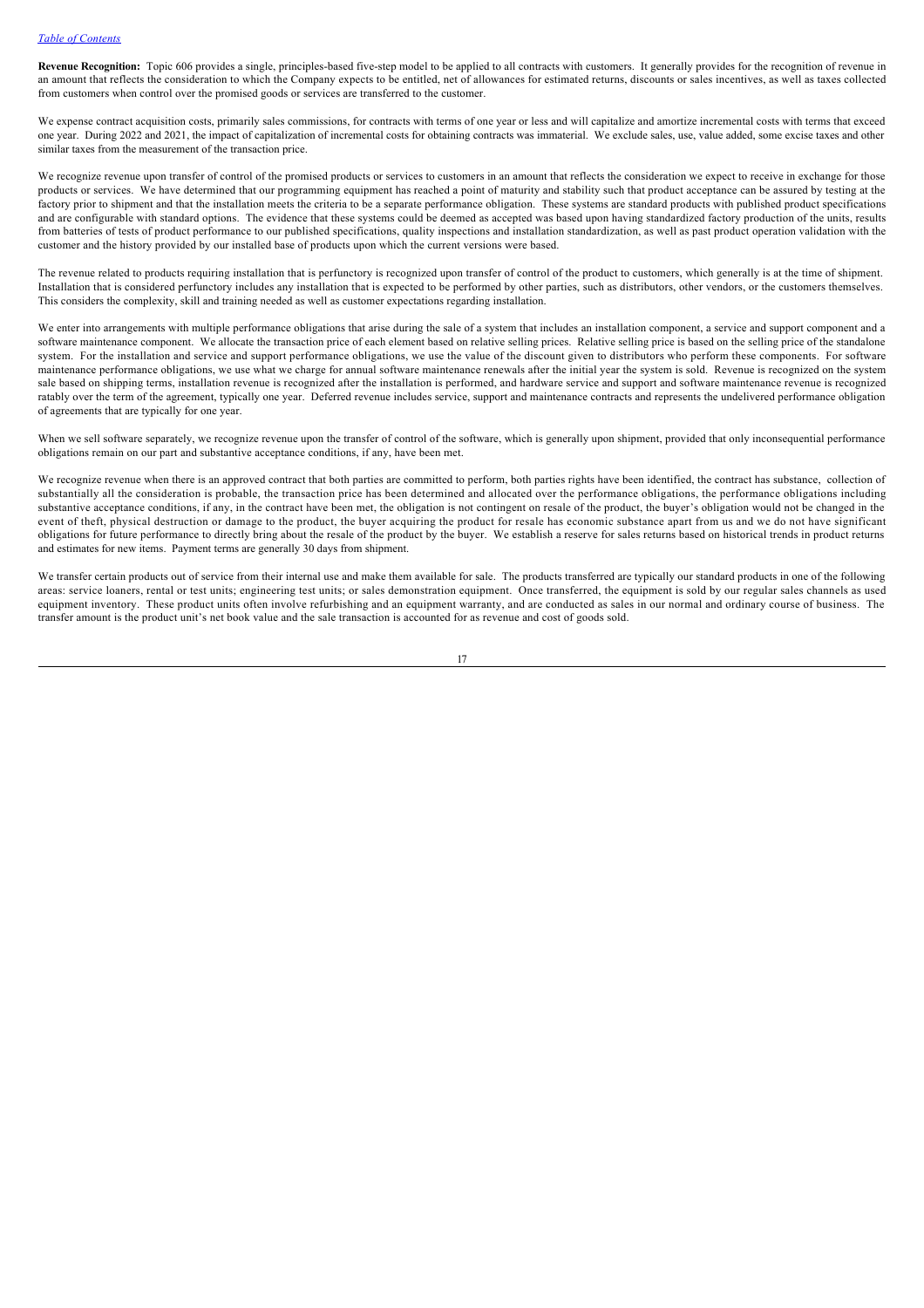#### *[Table of Contents](#page-1-0)*

**Allowance for Doubtful Accounts:** We base the allowance for doubtful accounts receivable on our assessment of the collectability of specific customer accounts and the aging of accounts receivable. If there is deterioration of a major customer's credit worthiness or actual defaults are higher than historical experience, our estimates of the recoverability of amounts due to us could be adversely affected.

Inventory: Inventories are stated at the lower of cost or net realizable value. Adjustments are made to standard cost, which approximates actual cost on a first-in, first-out basis. We estimate reductions to inventory for obsolete, slowmoving, excess and nonsalable inventory by reviewing current transactions and forecasted product demand. We evaluate our inventories on an item-by-item basis and record inventory adjustments accordingly. If there is a significant decrease in demand for our products, uncertainty during product line transitions, or a higher risk of inventory obsolescence because of rapidly changing technology and customer requirements, we may be required to increase our inventory adjustments and our gross margin could be adversely affected.

Warranty Accruals: We accrue for warranty costs based on the expected material and labor costs to fulfill our warranty obligations. If we experience an increase in warranty claims, which are higher than our historical experience, our gross margin could be adversely affected.

Tax Valuation Allowances: Given the uncertainty created by our loss history, as well as the current and ongoing cyclical and COVID-19 pandemic related uncertain economic outlook for our industry, capital and geographic spending, as well as income and current net deferred tax assets by entity and country, we expect to continue to limit the recognition of net deferred tax assets and accounting for uncertain tax positions and maintain the tax valuation allowances. At the current time, we expect, therefore, that reversals of the tax valuation allowance will take place as we are able to take advantage of the underlying tax loss or other attributes in carry forward or their use by future income or circumstances allow us to realize these attributes. The transfer pricing and expense or cost sharing arrangements are complex areas where judgments, such as the determination of arms-length arrangements, can be subject to challenges by different tax jurisdictions.

Share-based Compensation: We account for share-based awards made to our employees and directors, including employee stock option awards and restricted stock unit awards, using the estimated grant date fair value method of accounting. For options, we estimate the fair value using the Black-Scholes valuation model and an estimated forfeiture rate. Restricted stock unit awards are valued based on the average of the high and low price on the date of the grant and an estimated forfeiture rate. For both options and restricted awards, expense is recognized as compensation expense on the straight-line basis. Employee Stock Purchase Plan ("ESPP") shares were issued under provisions that do not require us to record any equity compensation expense.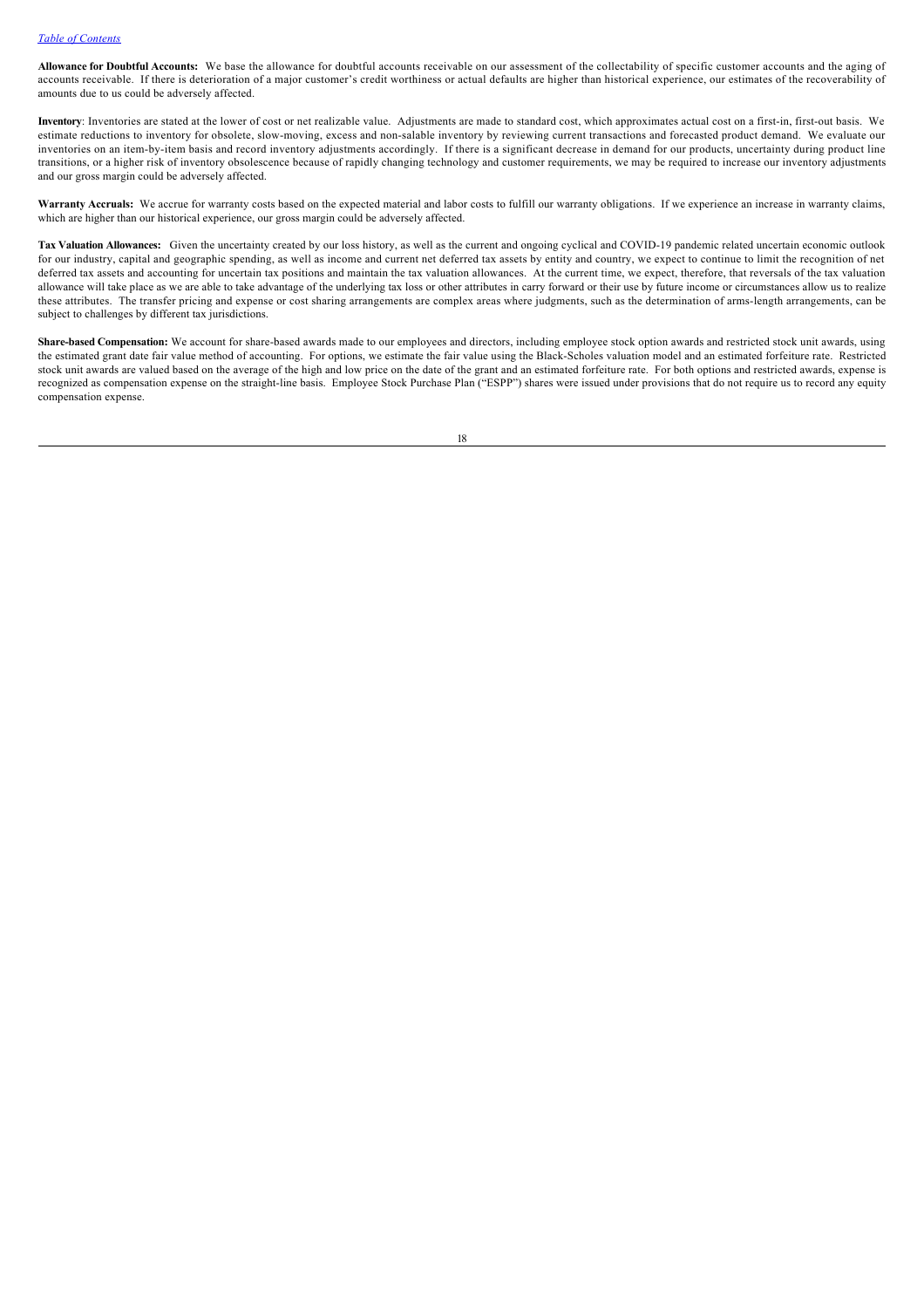# **RESULTS OF OPERATIONS:**

**NET SALES**

|                                   |               | <b>Three Months Ended</b> |                   |            |                   |  |  |
|-----------------------------------|---------------|---------------------------|-------------------|------------|-------------------|--|--|
| Net sales by product line         |               | March 31,<br>2022         |                   |            | March 31,<br>2021 |  |  |
| (in thousands)                    |               |                           |                   |            |                   |  |  |
| Automated programming systems     | $\mathbb{S}$  | 3,876                     | $(21.1\%)$        | \$         | 4,910             |  |  |
| Non-automated programming systems |               | 1,089                     | $(1.4\%)$         |            | 1,105             |  |  |
| Total programming systems         |               | 4,965                     | $(17.5\%)$        |            | 6,015             |  |  |
|                                   |               | <b>Three Months Ended</b> |                   |            |                   |  |  |
|                                   |               | March 31,                 |                   |            | March 31,         |  |  |
| Net sales by location             |               | 2022                      | Change            |            | 2021              |  |  |
| (in thousands)                    |               |                           |                   |            |                   |  |  |
| <b>United States</b>              | <sup>\$</sup> | 288                       |                   | $1.4\%$ \$ | 284               |  |  |
| % of total                        |               | 5.8%                      |                   |            | 4.7%              |  |  |
| International                     | S             | 4,677                     | $(18.4\%)$        | \$         | 5,731             |  |  |
| % of total                        |               | 94.2%                     |                   |            | 95.3%             |  |  |
|                                   |               |                           | There Mende Faded |            |                   |  |  |

|                           | 1 nree montns Engeg |            |  |           |
|---------------------------|---------------------|------------|--|-----------|
|                           | March 31,           |            |  | March 31, |
| Net sales by type         | 2022                | Change     |  | 2021      |
| (in thousands)            |                     |            |  |           |
| Equipment sales           | 2,607               | $(22.1\%)$ |  | 3,347     |
| Adapter sales             | 1,622               | $(15.0\%)$ |  | 1,908     |
| Software and maintenance  | 736                 | $(3.2\%)$  |  | 760       |
| Total programming systems | 4,965               | $(17.5\%)$ |  | 6,015     |

Net sales in the first quarter of 2022 were \$5.0 million, as compared with \$6.0 million in the prior year period and \$6.4 million in the fourth quarter of 2021. Sales in the first quarter of 2022 were impacted by a resumption of COVID-19 related shut downs in Shanghai. This resulted in approximately \$1 million in potential product revenue that could not ship. No orders have been cancelled and their shipment is expected later in the second quarter.

First quarter 2022 bookings were \$6.2 million, as compared with \$5.4 million in the prior year period and \$6.2 million in fourth quarter of 2021. We began the quarter strongly with improved orders and sales funnel additions. The improvement in the business conditions was before the late February Russian invasion of Ukraine and the midMarch COVID19 resurgence in China resulting in restrictions and a lockdown in Shanghai. We believe these events caused uncertainty and a late quarter slowdown in Europe, and shut down related interruptions in our Shanghai business. The first quarter of 2021 was early in the original COVID-19 recovery with business just resuming.

On a geographic basis, international sales represented approximately 94.2% of total net sales for the first quarter of 2022 compared with 95.3% in the prior year period. Total equipment sales were 52% of revenues, adapters were 33% and software and services revenues were 15% of revenues respectively in the first quarter of 2022 compared with 56% and 31% and 13% respectively for the first quarter of 2021. Automotive electronics represented 63% of orders for the quarter.

Backlog at March 31, 2022 was \$4.1 million, as compared with \$2.9 million at year end and up from \$3.0 million at March 31, 2021. The backlog increase was primarily due to the Shanghai lockdown related \$1 million of potential revenue shipments that were caught up in the shutdown and included 5 PSV systems that were complete and ready to ship. Data I/O had \$1.7 million in deferred revenue at the end of the first quarter of 2022 as compared with \$1.3 million at the end of the first quarter of 2021.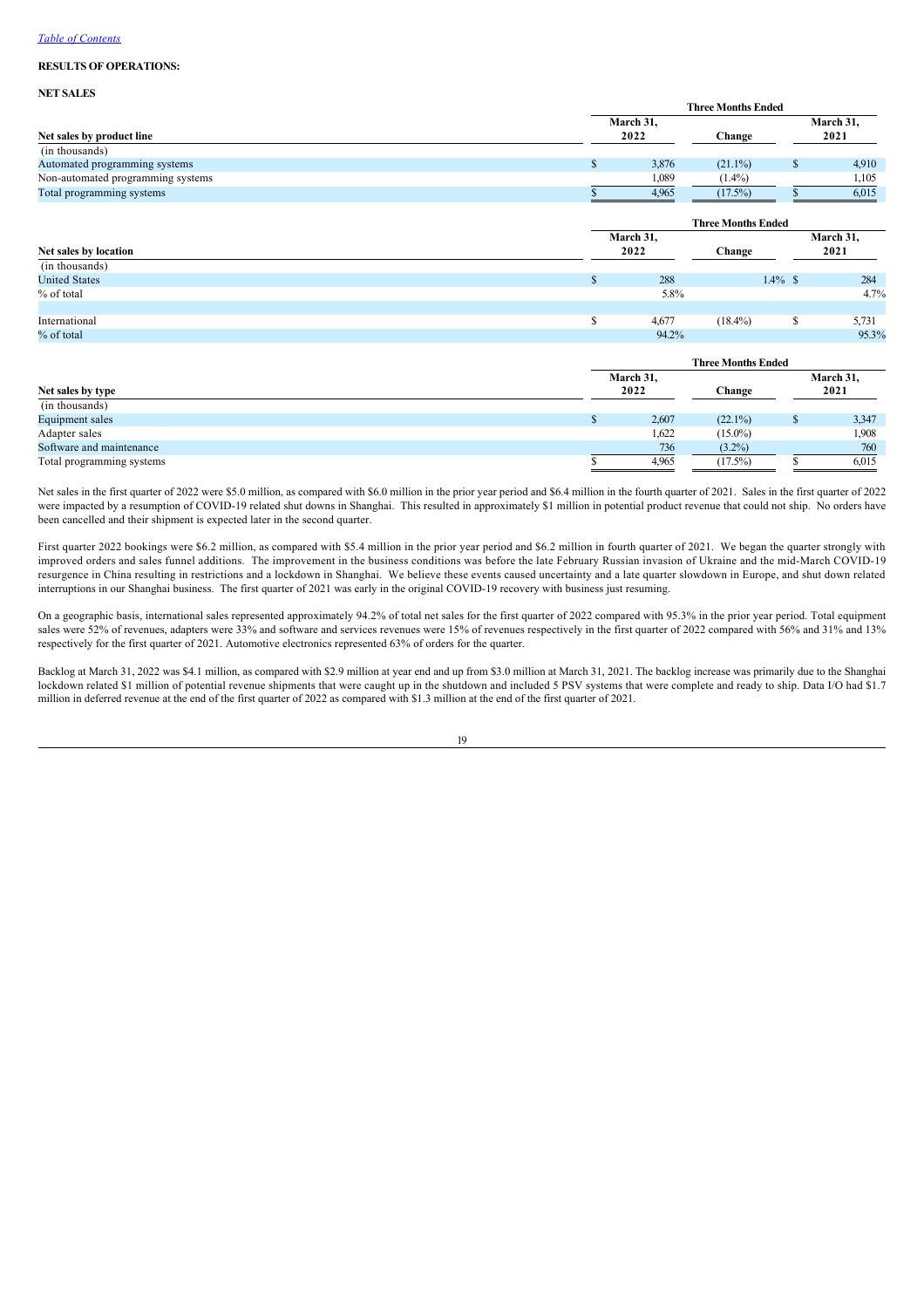#### **GROSS MARGIN**

|                         |           | <b>Three Months Ended</b>   |            |  |       |                   |  |
|-------------------------|-----------|-----------------------------|------------|--|-------|-------------------|--|
|                         |           | March 31,<br>2022<br>Change |            |  |       | March 31,<br>2021 |  |
| (in thousands)          |           |                             |            |  |       |                   |  |
| Gross margin            | <b>AD</b> | 2,303                       | $(31.0\%)$ |  | 3,338 |                   |  |
| Percentage of net sales |           | 46.4%                       |            |  | 55.5% |                   |  |

Gross margin as a percentage of sales in the first quarter of 2022 was 46.4% as compared to 55.5% in the same period last year. For the first quarter of 2022, gross margin was primarily impacted by the lower sales volume and mix. The Shanghai lockdown prevented shipments of approximately \$1 million in potential revenue that would have added approximately 5 gross margin percentage points.

# **RESEARCH AND DEVELOPMENT**

|                          |  | <b>Three Months Ended</b>   |            |       |  |  |  |                   |
|--------------------------|--|-----------------------------|------------|-------|--|--|--|-------------------|
|                          |  | March 31,<br>2022<br>Change |            |       |  |  |  | March 31,<br>2021 |
| (in thousands)           |  |                             |            |       |  |  |  |                   |
| Research and development |  | 1,616                       | $0.6\%$ \$ | 1,606 |  |  |  |                   |
| Percentage of net sales  |  | 32.5%                       |            | 26.7% |  |  |  |                   |

Research and development ("R&D") expenses in the first quarter of 2022 were approximately the same as compared to the same period in 2021. We have maintained our investment in our product development and supporting our growth initiatives.

## **SELLING, GENERAL AND ADMINISTRATIVE**

|                         |   | <b>Three Months Ended</b> |       |           |  |           |
|-------------------------|---|---------------------------|-------|-----------|--|-----------|
|                         |   | March 31,                 |       |           |  | March 31, |
|                         |   | 2022                      |       | Change    |  | 2021      |
| (in thousands)          |   |                           |       |           |  |           |
| Selling, general &      |   |                           |       |           |  |           |
| administrative          | n |                           | 2,048 | $(0.7\%)$ |  | 2,062     |
| Percentage of net sales |   |                           | 41.2% |           |  | 34.3%     |

Selling, General and Administrative ("SG&A") expenses were approximately the same as compared to the same period in 2021. The lower sales volume resulted in lower sales commissions, however these were offset by higher marketing and rent costs. Cost control measures have remained in place during the first quarter of 2022 and are expected to continue in the second quarter of 2022.

# **INTEREST**

|                 | <b>Three Months Ended</b> |  |               |   |                   |
|-----------------|---------------------------|--|---------------|---|-------------------|
|                 | March 31,<br>2022         |  | <b>Change</b> |   | March 31,<br>2021 |
| (in thousands)  |                           |  |               |   |                   |
| Interest income |                           |  | $(66.7\%)$    | ш |                   |

Interest income was approximately the same in the first quarter of 2022 as compared to the same period in 2021 and reflects lower invested balances in foreign subsidiary accounts.

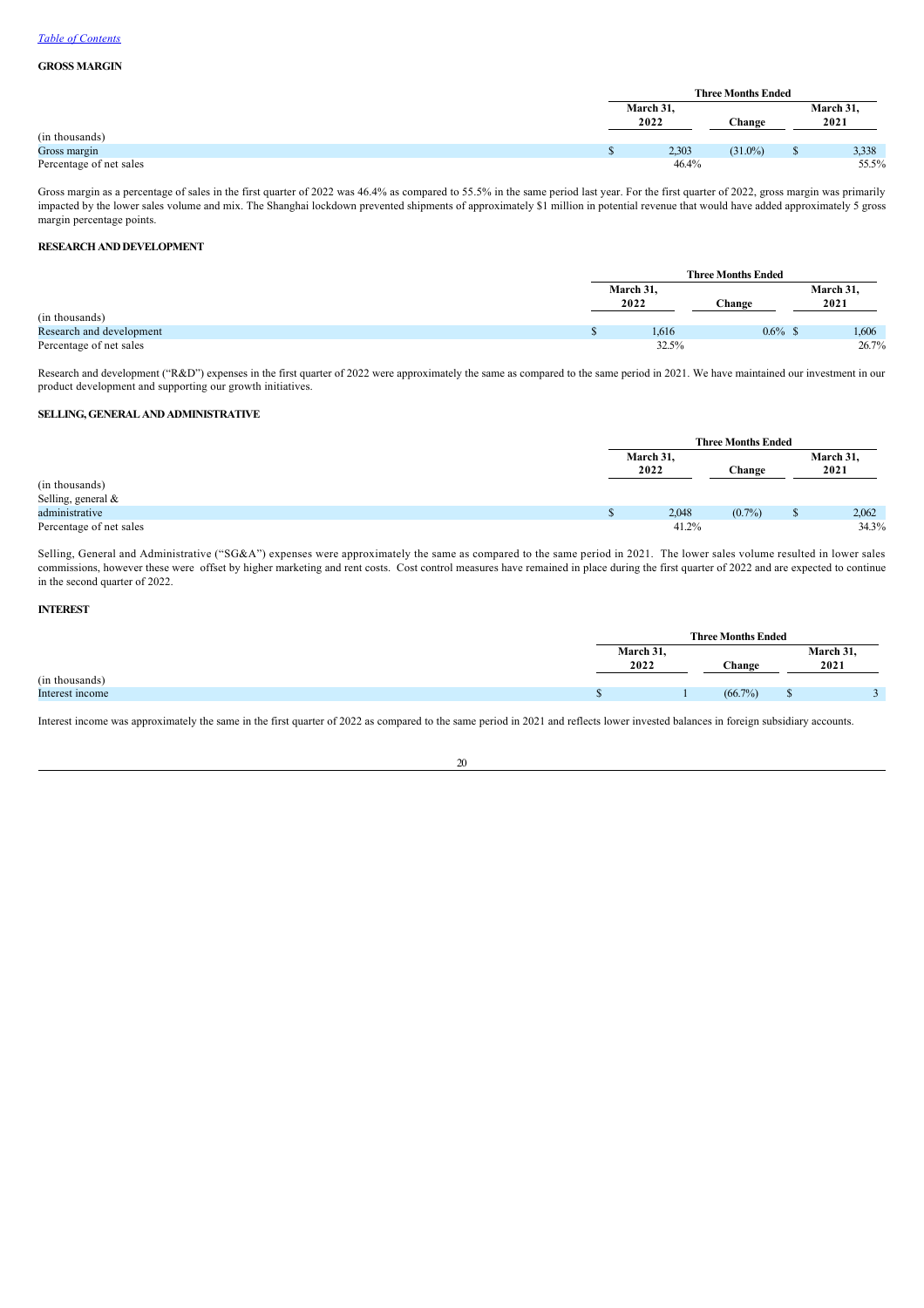## **INCOME TAXES**

|                              | <b>Three Months Ended</b> |         |                   |
|------------------------------|---------------------------|---------|-------------------|
|                              | March 31,<br>2022         | Change  | March 31,<br>2021 |
| (in thousands)               |                           |         |                   |
| Income tax benefit (expense) | (\$458)                   | 1331.3% | (\$32)            |

Income tax benefit (expense) for the first quarter of both 2022 and 2021, primarily related to foreign and state taxes. During the first quarter of 2022 a China dividend withholding tax of \$442,000 was paid in connection with a dividend repatriation to the US parent company.

The effective tax rate differed from the statutory tax rate primarily due to the effect of valuation allowances, as well as foreign taxes. We have a valuation allowance of \$8.2 million as of March 31, 2022. As of March 31, for both 2022 and 2021, our deferred tax assets and valuation allowance have been reduced by approximately \$399,000 and \$371,000, respectively, associated with the requirements of accounting for uncertain tax positions. Given the uncertainty created by our loss history, as well as the volatile and uncertain economic outlook for our industry and capital spending, we have limited the recognition of net deferred tax assets including our net operating losses and credit carryforwards and continue to maintain a valuation allowance for the full amount of the net deferred tax asset balance.

# Financial Condition

## **LIQUIDITY AND CAPITAL RESOURCES**

|                 | March 31,<br>2022 | Change    | December 31.<br>2021 |
|-----------------|-------------------|-----------|----------------------|
| (in thousands)  |                   |           |                      |
| Working capital | 16,896            | (\$1,588) | 18,484               |

At March 31, 2022, our principal sources of liquidity consisted of existing cash and cash equivalents. Cash decreased \$1,894,000 from December 31, 2021 primarily from paying off year end accruals for annual incentive compensation of \$791,000 and annual 401(k) matching contributions of \$224,000, as well as one-time China dividend income withholding tax of \$442,000 on the dividend from Shanghai and funding the operating loss.

Our working capital decreased \$1,588,000 during 2022, primarily due to the reasons for the cash decline in the period. The Shanghai lockdown delayed the delivery of approximately \$1 million of potential product revenue. Depending on the timing of the expected reopening later in the second quarter and resumption of shipping, there may not be enough time to expect collections to take place before the end of the second quarter. We believe we have the funds necessary to accommodate this. The company continues to have no debt.

Although we have no significant external capital expenditure plans currently, we expect to continue to carefully make and manage capital expenditures to support our business. We plan to increase our internally developed rental, security provisioning, sales demonstration and test equipment as we develop and release new products. Capital expenditures are currently expected to be funded by existing and internally generated funds.

As a result of our cyclical industry, significant product development, customer support and selling and marketing efforts, we have required substantial working capital to fund our operations. We have tried to balance our level of development spending with the goal of profitable operations or managing down business levels related to COVID-19. We have implemented or have initiatives to implement geographic shifts in our operations, optimize real estate usage, reduce exposure to the impact of currency volatility and tariffs, increase product development differentiation, and controlling costs.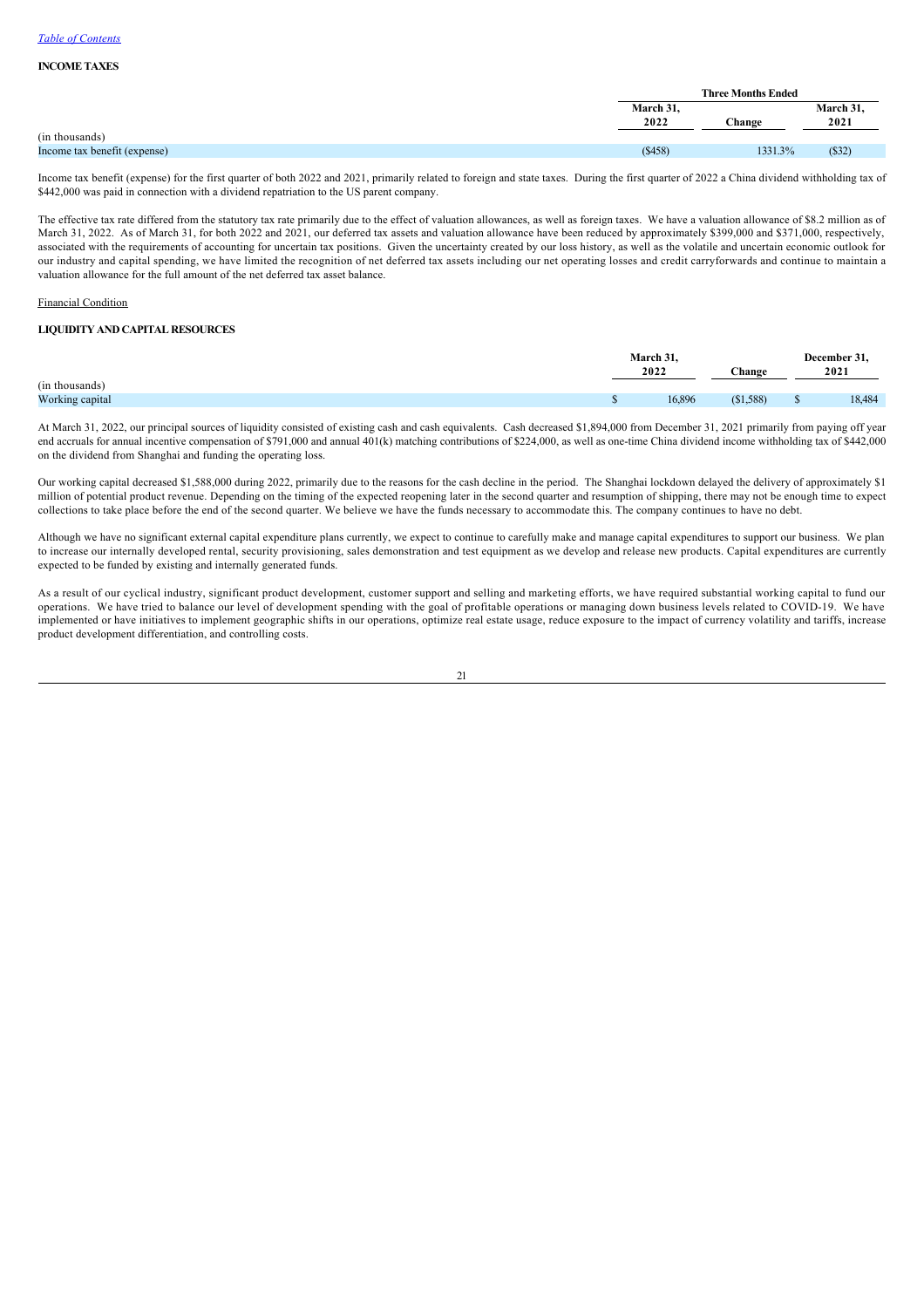We believe that we have sufficient cash or working capital available under our operating plan to fund our operations and capital requirements through the next one-year period, and beyond. We may require additional cash at the U.S. headquarters, which could cause potential repatriation of cash that is held in our foreign subsidiaries. We currently do not have plans and/or intentions to make further repatriations. For any repatriation, there may be tax and other impediments to any repatriation actions. As many repatriations typically have associated withholding taxes, those withheld will be a current tax without generating a current or deferred tax benefit. Our working capital may be used to fund possible losses, business growth, project initiatives, share repurchases and business development initiatives including acquisitions, which could reduce our liquidity and result in a requirement for additional cash before that time. Any substantial inability to achieve our current business plan could have a material adverse impact on our financial position, liquidity, or results of operations and may require us to reduce expenditures and/or seek possible additional financing.

### **OFF-BALANCE SHEET ARRANGEMENTS**

Except as noted in the accompanying consolidated financial statements in Note 6, "Other Commitments", we have no off-balance sheet arrangements.

### **NONGENERALLY ACCEPTED ACCOUNTING PRINCIPLES (GAAP) FINANCIAL MEASURES**

Earnings Before Interest, Taxes, Depreciation and Amortization ("EBITDA") was (\$1,223,000) in the first quarter of 2022 compared to (\$105,000) in the first quarter of 2021. Adjusted EBITDA, excluding equity compensation (a noncash item), was (\$932,000) in the first quarter of 2022, compared to \$173,000 in the first quarter of 2021.

Non-GAAP financial measures, such as EBITDA and adjusted EBITDA, should not be considered a substitute for, or superior to, measures of financial performance prepared in accordance with GAAP. We believe that these non-GAAP financial measures provide meaningful supplemental information regarding the Company's results and facilitate the comparison of results. A reconciliation of net income to EBITDA and adjusted EBITDA follows:

### **NONGENERALLY ACCEPTED ACCOUNTING PRINCIPLES (GAAP) FINANCIAL MEASURE RECONCILIATION**

|                                                |                  | <b>Three Months Ended</b><br>March 31, |  |  |
|------------------------------------------------|------------------|----------------------------------------|--|--|
|                                                | 2022             | 2021                                   |  |  |
| (in thousands)                                 |                  |                                        |  |  |
| Net Income (loss)                              | \$1,820          | (S333)                                 |  |  |
| Interest (income)                              | $\left(1\right)$ | (3)                                    |  |  |
| Taxes                                          | 458              | 32                                     |  |  |
| Depreciation & amortization                    | 140              | 199                                    |  |  |
| <b>EBITDA</b> earnings (loss)                  | (\$1,223)        | (\$105)                                |  |  |
| Equity compensation                            | 291              | 278                                    |  |  |
| Adjusted EBITDA, excluding equity compensation | (S932)           | 173                                    |  |  |

# **NEW ACCOUNTING PRONOUNCEMENTS**

On January 1, 2021 the Company adopted ASU 201912, Income Taxes (Topic 740): Simplifying the Accounting for Income Taxes. This ASU clarifies and simplifies accounting for income taxes by eliminating certain exceptions for intraperiod tax allocation principles and the methodology for calculating income tax rates in an interim period, among other updates. The adoption of this ASU did not have a material impact on our financial statements.

#### <span id="page-21-0"></span>**Item 3. Quantitative and Qualitative Disclosures About Market Risk**

Not applicable.

#### <span id="page-21-1"></span>**Item 4. Controls and Procedures**

## **EVALUATION OF DISCLOSURE CONTROLS AND PROCEDURES**

Under the supervision and with the participation of our management, including our Chief Executive Officer and Chief Financial Officer, we evaluated the effectiveness of the design and operation of our disclosure controls and procedures (as defined in Rule 13a-15(e) and Rule 15d-15(e) under the Exchange Act) as of the end of the period covered by this report (the "Evaluation Date"). Based upon that evaluation, the Chief Executive Officer and Chief Financial Officer concluded that, as of the Evaluation Date, our disclosure controls and procedures were effective at the reasonable level of assurance. Disclosure Controls are controls and procedures designed to reasonably assure that information required to be disclosed in our reports filed under the Exchange Act is recorded, processed, summarized, and reported within the time periods specified in the SEC's rules and forms. Disclosure Controls are also designed to reasonably assure that such information is accumulated and communicated to our management, including the CEO and CFO, as appropriate to allow timely decisions regarding required disclosure.

### **CHANGES IN INTERNAL CONTROLS**

There were no changes made in our internal controls during the period covered by this report that have materially affected, or are reasonably likely to materially affect, our internal control over financial reporting which is still under the Committee of Sponsoring Organizations of the Treadway Commission ("COSO") in Internal Control – Integrated Framework (2013).

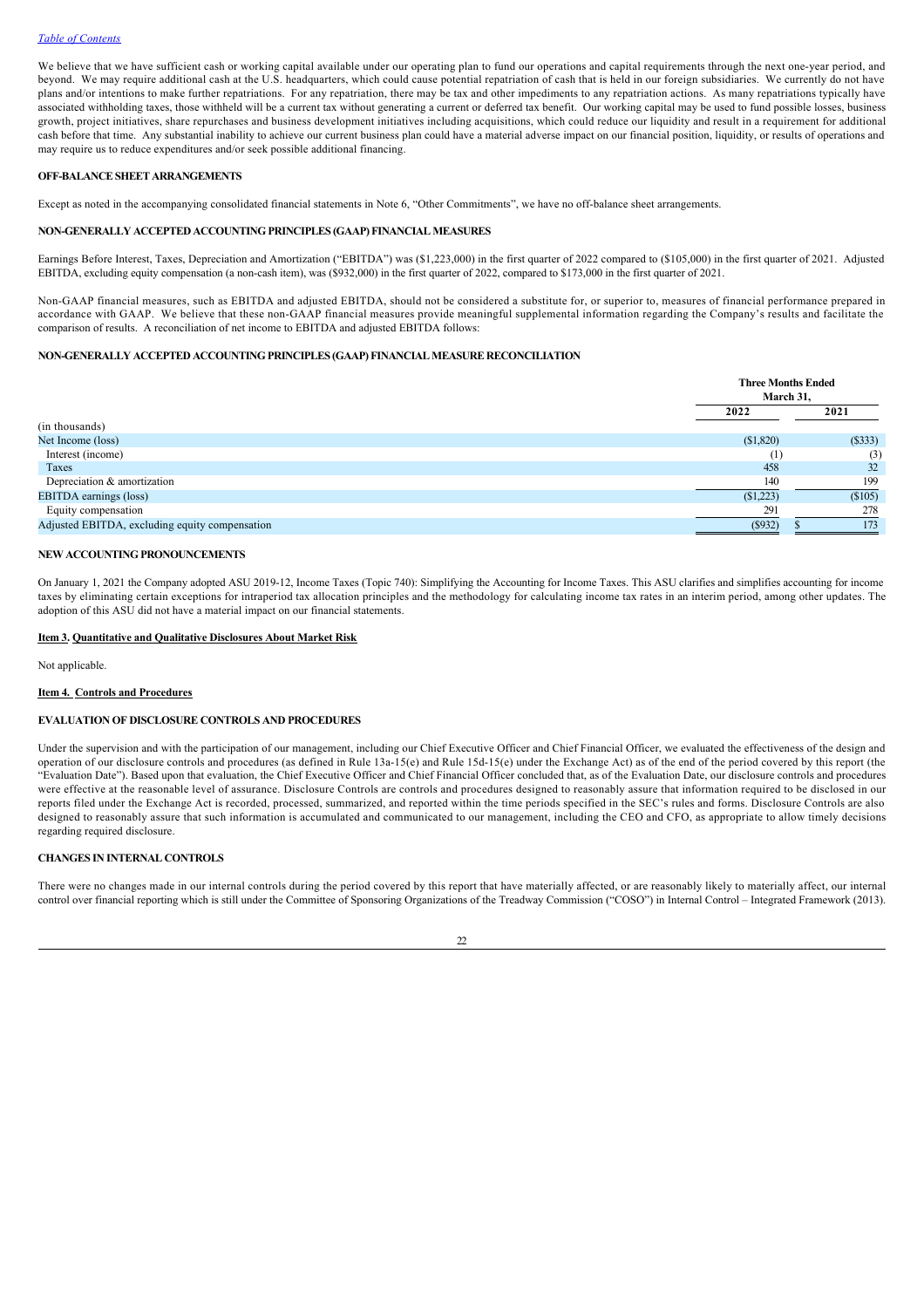# <span id="page-22-0"></span>**PART II OTHER INFORMATION**

## <span id="page-22-1"></span>**Item 1. Legal Proceedings**

From time to time, we may be involved in litigation relating to claims arising out of our operations in the normal course of business. As of March 31, 2022, we were not a party to any material pending legal proceedings.

# <span id="page-22-2"></span>**Item 1A. Risk Factors**

In addition to the other information set forth in this report, you should carefully consider the factors discussed in Part I, "Item 1A. Risk Factors" in our Annual Report on Form 10K for the year ended December 31, 2021, which could materially affect our business, financial condition or future results. The risks described in our Annual Report on Form 10-K are not the only risks facing our Company. Additional risks and uncertainties not currently known to us or that we currently deem to be immaterial also may materially adversely affect our business, financial condition and/or operating results. There are no material changes to the Risk Factors described in our Annual Report.

# <span id="page-22-3"></span>**Item 2. Unregistered Sales of Equity Securities and Use of Proceeds**

None

# <span id="page-22-4"></span>**Item 3. Defaults Upon Senior Securities**

None

## <span id="page-22-5"></span>**Item 4. Mine Safety Disclosures**

Not Applicable

# <span id="page-22-6"></span>**Item 5. Other Information**

None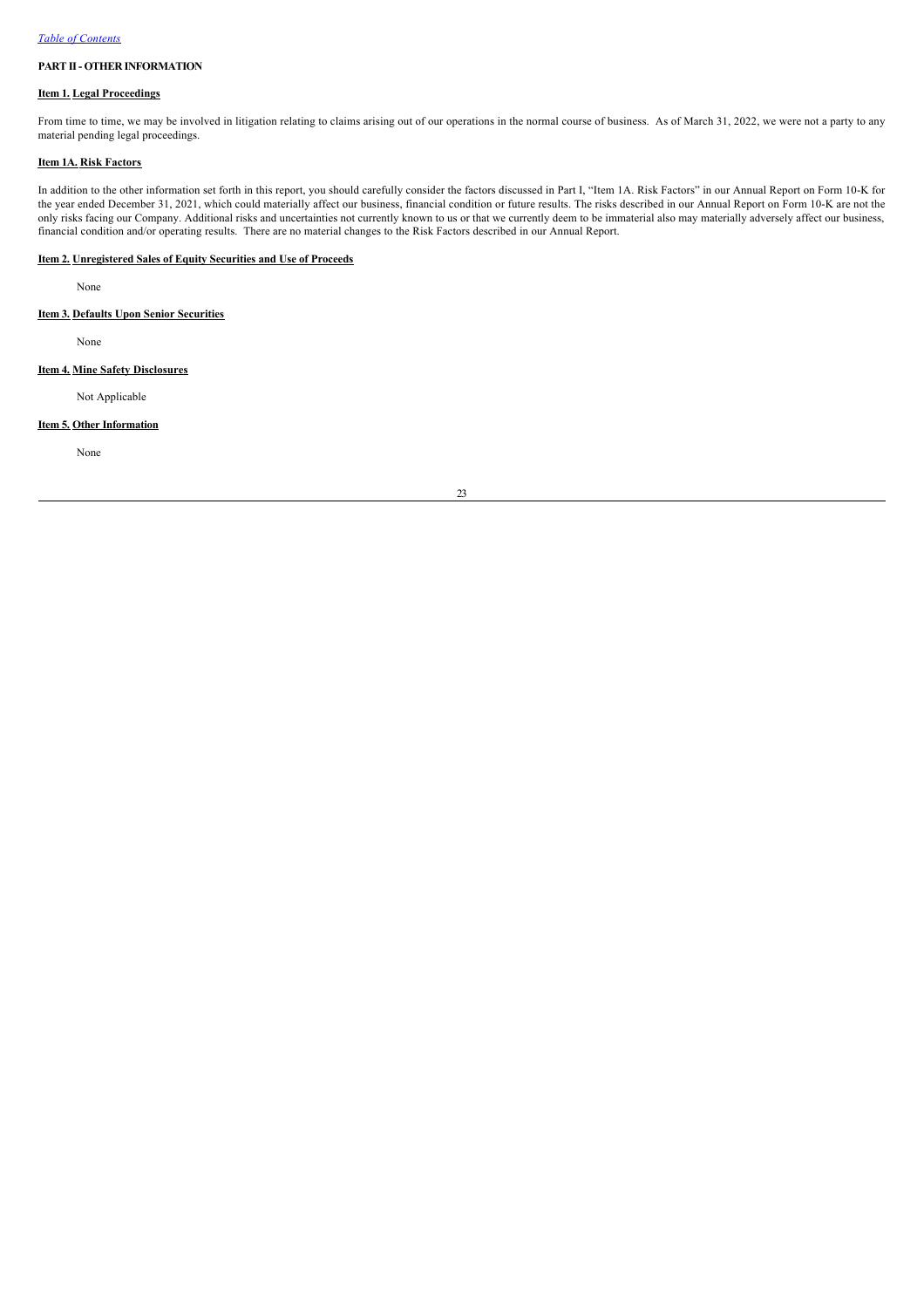# *[Table of Contents](#page-1-0)*

# <span id="page-23-0"></span>**Item 6. Exhibits**

| (a) Exhibits |                                                                          |
|--------------|--------------------------------------------------------------------------|
| 10           | <b>Material Contracts:</b>                                               |
|              |                                                                          |
|              | None                                                                     |
|              |                                                                          |
| 31           | Certification pursuant to Section 302 of the Sarbanes Oxley Act of 2002: |
|              | <b>Chief Executive Officer Certification</b><br><u>31.1</u>              |
|              | <b>Chief Financial Officer Certification</b><br>31.2                     |
|              |                                                                          |
| 32           | Certification pursuant to Section 906 of the Sarbanes Oxley Act of 2002: |
|              | <b>Chief Executive Officer Certification</b><br><u>32.1</u>              |
|              | 32.2<br><b>Chief Financial Officer Certification</b>                     |
|              |                                                                          |
| 101          | <b>Interactive Data Files Pursuant to Rule 405 of Regulation S-T</b>     |
|              |                                                                          |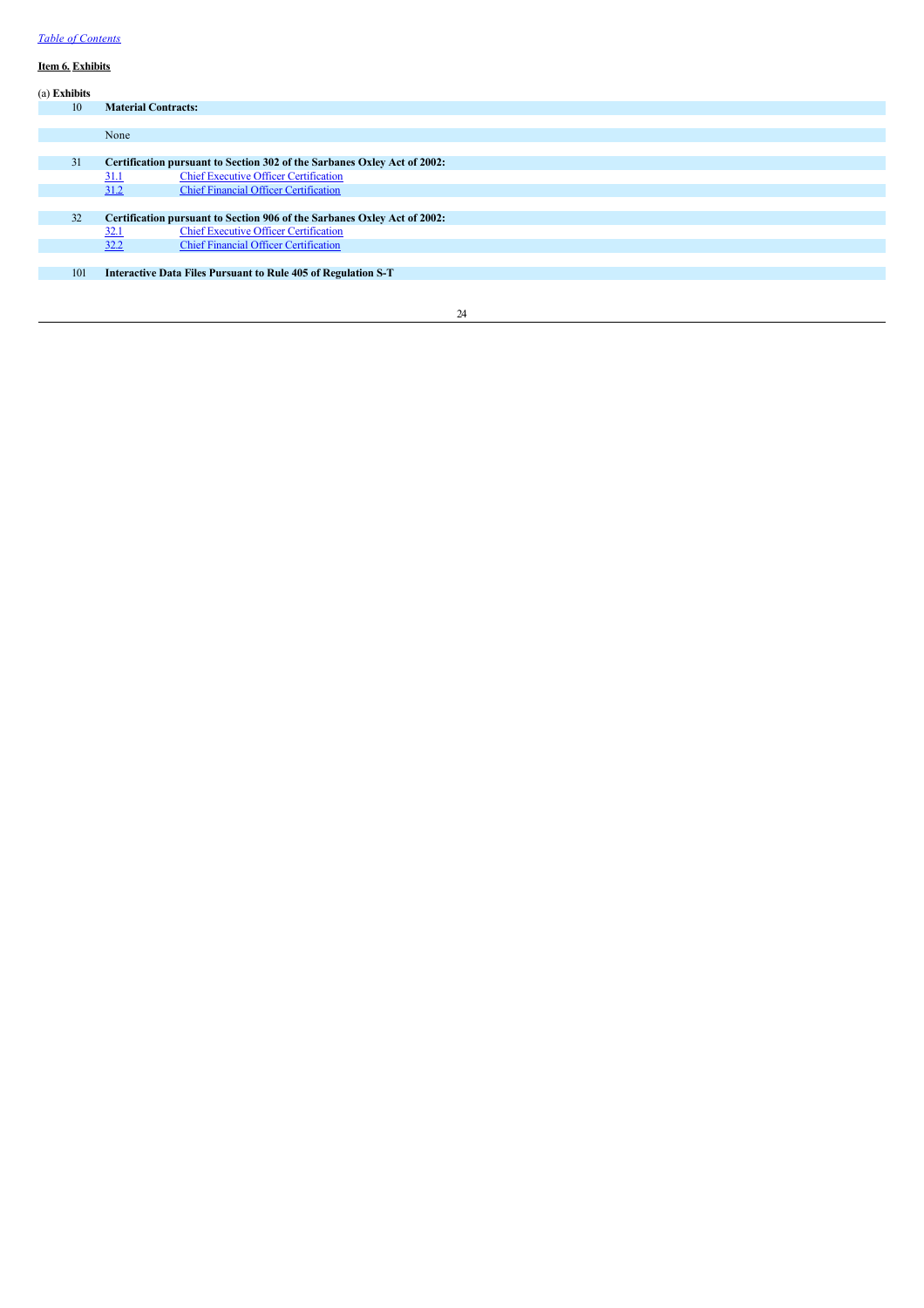### <span id="page-24-0"></span>**SIGNATURES**

Pursuant to the requirements of the Securities Exchange Act of 1934, the registrant has duly caused this report to be signed on its behalf by the undersigned, thereunto duly authorized.

DATED: May 12, 2022

## **DATA I/O CORPORATION** (REGISTRANT)

By: /s/Anthony Ambrose Anthony Ambrose President and Chief Executive Officer (Principal Executive Officer and Duly Authorized Officer)

By: /s/Joel S. Hatlen Joel S. Hatlen Vice President and Chief Operating and Financial Officer Secretary and Treasurer (Principal Financial Officer and Duly Authorized Officer)

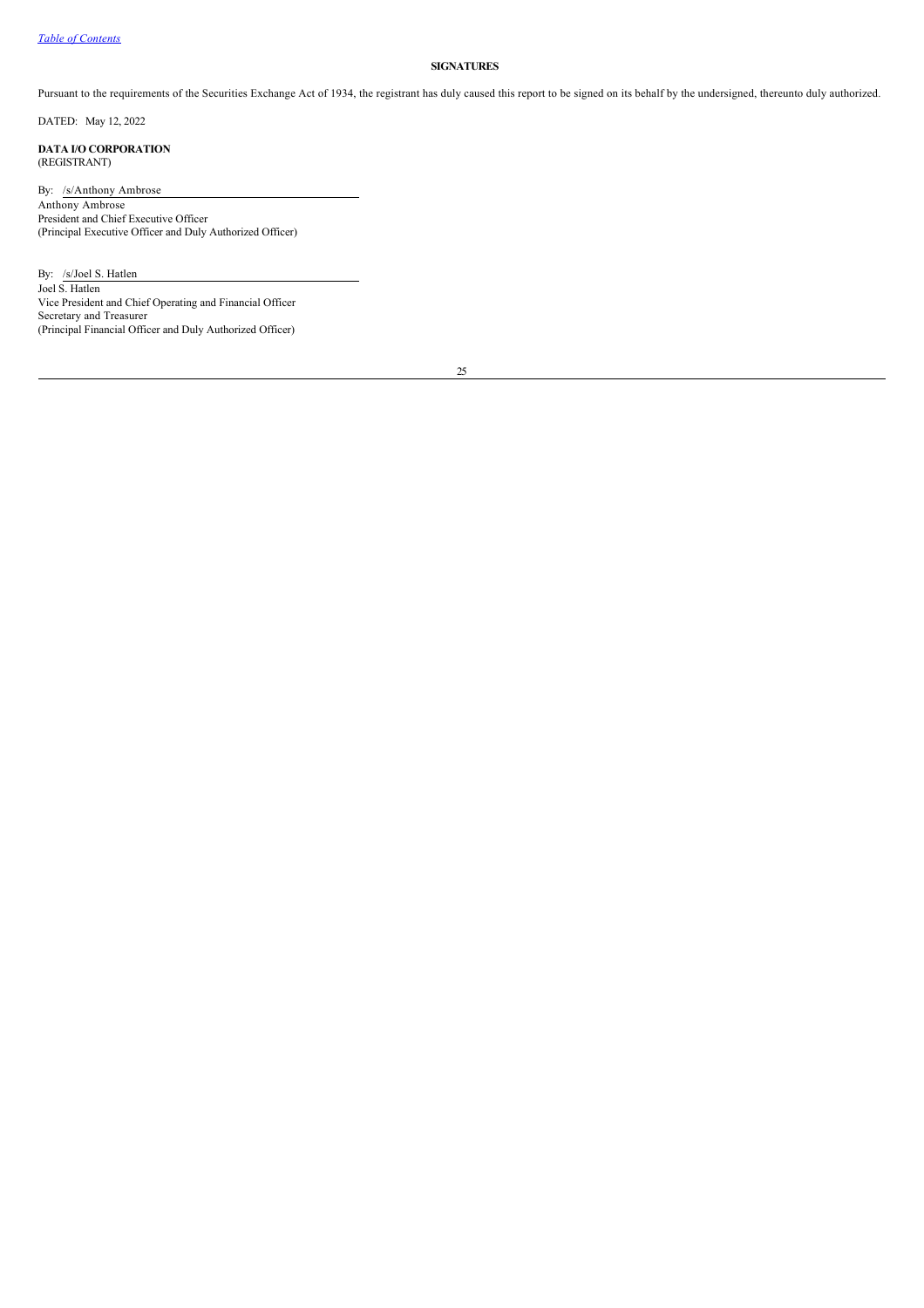### **CERTIFICATION**

I, Anthony Ambrose, certify that:

- 1) I have reviewed this quarterly report on Form 10-Q of Data I/O Corporation;
- 2) Based on my knowledge, this report does not contain any untrue statement of material fact or omit to state a material fact necessary to make the statements made, in light of the circumstances under which such statements were made, not misleading with respect to the period covered by this quarterly report;
- 3) Based on my knowledge, the financial statements, and other financial information included in this quarterly report, fairly present in all material respects the financial condition, results of operations and cash flows of the registrant as of, and for, the periods presented in this quarterly report;
- 4) The registrant's other certifying officer and I are responsible for establishing and maintaining disclosure controls and procedures (as defined in Exchange Act Rules 13a-15(e) and  $15d-15(e)$ ) and internal control over financial reporting (as defined in Exchange Act Rules  $13a-15(f)$ ) and  $15d-15(f)$ ), for the registrant and have:
	- a) Designed such disclosure controls and procedures, or caused such disclosure controls and procedures to be designed under our supervision, to ensure that material information relating to the registrant, including its consolidated subsidiaries, is made known to us by others within those entities, particularly during the period in which this quarterly report is being prepared;
	- b) Designed such internal control over financial reporting, or caused such internal control over financial reporting to be designed under our supervision, to provide reasonable assurance regarding the reliability of financial reporting and the preparation of financial statements for external purposes in accordance with generally accepted accounting principles;
	- c) Evaluated the effectiveness of the registrant's disclosure controls and procedures and presented in this quarterly report our conclusions about the effectiveness of the disclosure controls and procedures, as of the end of the period covered by this quarterly report based on such evaluation; and
	- d) Disclosed in this quarterly report any change in the registrant's internal control over financial reporting that occurred during the registrant's most recent fiscal quarter (the registrant's fourth fiscal quarter in the case of an annual report) that has materially affected, or is reasonably likely to materially affect, the registrant's internal control over financial reporting; and
- 5) The registrant's other certifying officer and I have disclosed, based on our most recent evaluation of internal control over financial reporting, to the registrant's auditors and the audit committee of the registrant's board of directors (or persons performing the equivalent functions):
	- a) All significant deficiencies and material weaknesses in the design or operation of internal control over financial reporting which are reasonably likely to adversely affect the registrant's ability to record, process, summarize and report financial information; and
	- b) Any fraud, whether or not material, that involves management or other employees who have a significant role in the registrant's internal control over financial reporting.

DATED: May 12, 2022

/s/ Anthony Ambrose Anthony Ambrose Chief Executive Officer (Principal Executive Officer)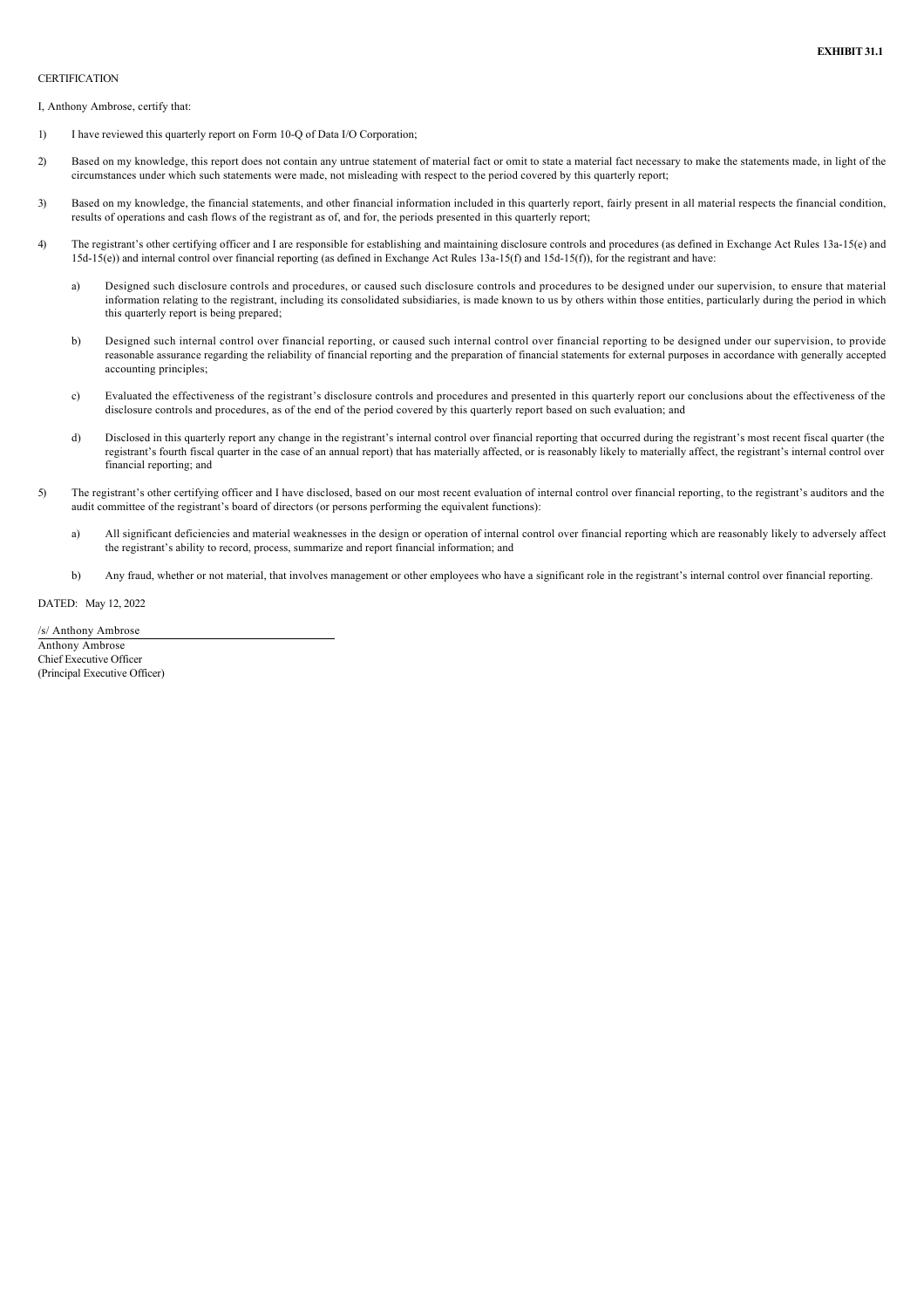## **CERTIFICATION**

I, Joel S. Hatlen, certify that:

- 1) I have reviewed this quarterly report on Form 10-Q of Data I/O Corporation;
- 2) Based on my knowledge, this report does not contain any untrue statement of a material fact or omit to state a material fact necessary to make the statements made, in light of the circumstances under which such statements were made, not misleading with respect to the period covered by this quarterly report;
- 3) Based on my knowledge, the financial statements, and other financial information included in this quarterly report, fairly present in all material respects the financial condition, results of operations and cash flows of the registrant as of, and for, the periods presented in this quarterly report;
- 4) The registrant's other certifying officer and I are responsible for establishing and maintaining disclosure controls and procedures (as defined in Exchange Act Rules 13a-15(e) and  $15d-15(e)$ ) and internal control over financial reporting (as defined in Exchange Act Rules  $13a-15(f)$ ) and  $15d-15(f)$ ), for the registrant and have:
	- a) Designed such disclosure controls and procedures, or caused such disclosure controls and procedures to be designed under our supervision, to ensure that material information relating to the registrant, including its consolidated subsidiaries, is made known to us by others within those entities, particularly during the period in which this quarterly report is being prepared;
	- b) Designed such internal control over financial reporting, or caused such internal control over financial reporting to be designed under our supervision, to provide reasonable assurance regarding the reliability of financial reporting and the preparation of financial statements for external purposes in accordance with generally accepted accounting principles;
	- c) Evaluated the effectiveness of the registrant's disclosure controls and procedures and presented in this quarterly report our conclusions about the effectiveness of the disclosure controls and procedures, as of the end of the period covered by this quarterly report based on such evaluation; and
	- d) Disclosed in this quarterly report any change in the registrant's internal control over financial reporting that occurred during the registrant's most recent fiscal quarter (the registrant's fourth fiscal quarter in the case of an annual report) that has materially affected, or is reasonably likely to materially affect, the registrant's internal control over financial reporting; and
- 5) The registrant's other certifying officer and I have disclosed, based on our most recent evaluation of internal control over financial reporting, to the registrant's auditors and the audit committee of the registrant's board of directors (or persons performing the equivalent functions):
	- a) All significant deficiencies and material weaknesses in the design or operation of internal control over financial reporting which are reasonably likely to adversely affect the registrant's ability to record, process, summarize and report financial information; and
	- b) Any fraud, whether or not material, that involves management or other employees who have a significant role in the registrant's internal control over financial reporting.

DATED: May 12, 2022

/s/ Joel S. Hatlen Joel S. Hatlen Chief Financial Officer (Principal Financial Officer)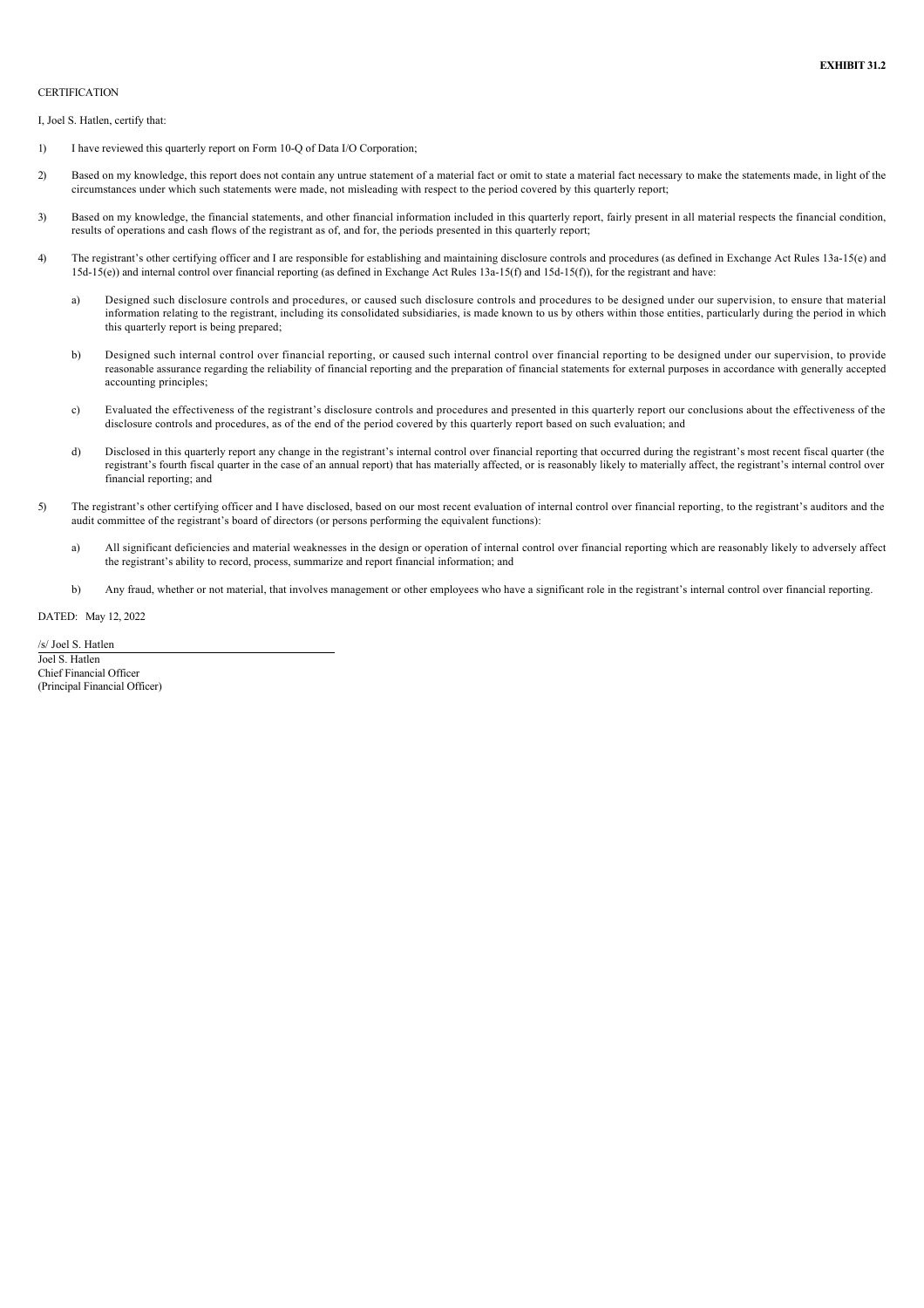Certification by Chief Executive Officer Pursuant to 18 U.S.C. Section 1350 As Adopted Pursuant to Section 906 of the Sarbanes-Oxley Act of 2002

In connection with the quarterly report of Data I/O Corporation (the "Company") on Form 10Q for the period ended March 31, 2022 as filed with the Securities and Exchange Commission on the date hereof (the "Report"), I, Anthony Ambrose, Chief Executive Officer of the Company, certify, pursuant to 18 U.S.C. Section 1350, as adopted pursuant to Section 906 of the Sarbanes-Oxley Act of 2002, that:

(1) The Report fully complies with the requirements of Section 13(a) or 15(d) of the Securities Exchange Act of 1934 as amended; and

(2) The information contained in the Report fairly presents, in all material respects, the financial condition and results of operations of the Company.

/s/ Anthony Ambrose Anthony Ambrose Chief Executive Officer (Principal Executive Officer) May 12, 2022